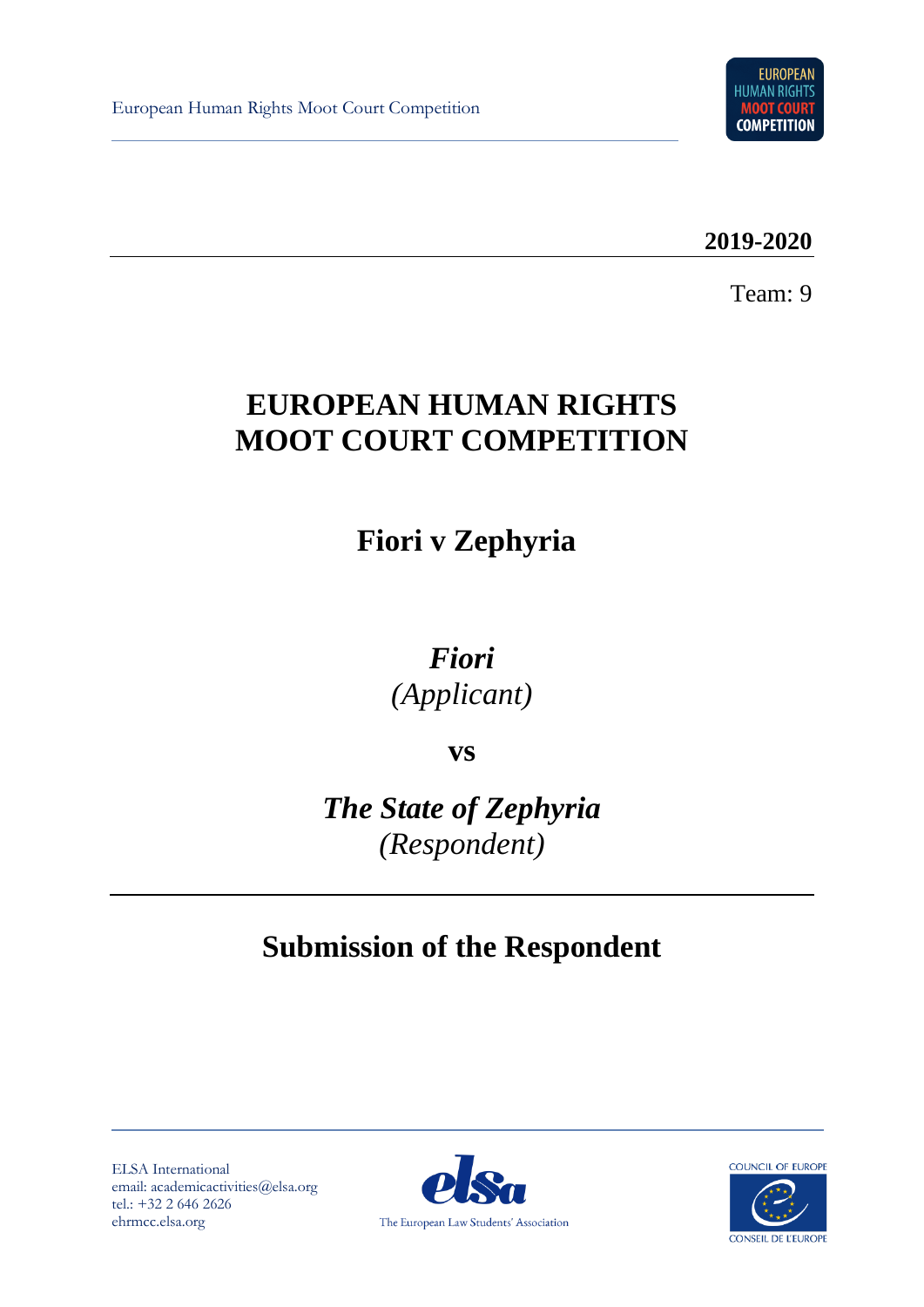# **Table of Contents**

| I.                                                                                                                          |
|-----------------------------------------------------------------------------------------------------------------------------|
| The present case provides for no exceptions to the territoriality principle 1<br>1.                                         |
| Whether there is a jurisdictional link with regard to the procedural aspects of<br>2.                                       |
| ADMISSIBILITY AND MERITS OF THE APPLICANTS' COMPLAINTS3<br>II.                                                              |
| THE APPLICANTS' COMPLAINTS UNDER ARTICLES 2 AND 3 ARE<br>1.                                                                 |
| 2.<br>THE RESPONDENT STATE HAS NOT VIOLATED ARTICLES 2 AND 3 OF                                                             |
| The complaints of the Applicants concerning their physical injuries should be<br>2.1.                                       |
| Application of the Convention in the light of International Humanitarian Law4<br>2.2.                                       |
| There has been no violation of the Applicants' rights with regard to the<br>2.3.                                            |
| The Respondent State has fulfilled its obligation under Article 2 to conduct an<br>2.4.                                     |
| The Respondent State has not violated Article 3 with regard to the Applicants<br>2.5.                                       |
| THE RESPONDENT STATE HAS NOT VIOLATED THE APPLICANTS'<br>3.<br>RIGHTS TO RESPECT FOR PRIVATE AND FAMILY LIFE AND HOME UNDER |
| 3.1. Preliminary remarks on the admissibility of the Applicants' claim under Article 8                                      |
| 3.2. There has been no violation of Article 8 regarding the Applicants' right to private                                    |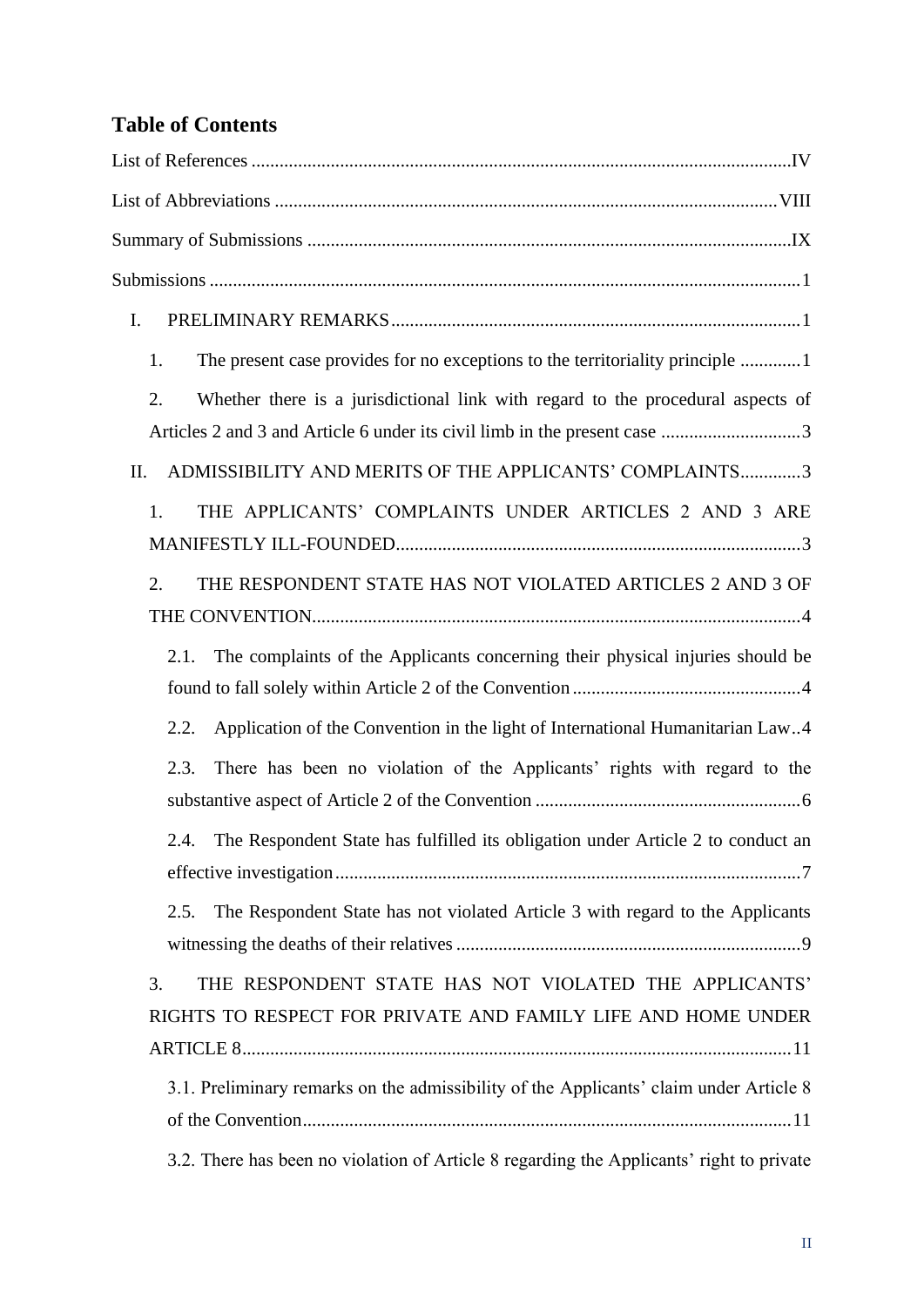| 3.3. There has been no violation of the Applicants' rights to respect for home 13       |
|-----------------------------------------------------------------------------------------|
| THE RESPONDENT STATE HAS NOT VIOLATED THE RIGHT TO A FAIR<br>$\overline{4}$ .           |
| 4.1. Article 6 § 1 is applicable in the present case only under its civil limb  14      |
| 4.2. The domestic proceedings have met all requirements as to the fairness of the civil |
|                                                                                         |
| RESPONDENT STATE HAD NOT VIOLATED ARTICLE 13 IN<br>5.<br><b>THE</b>                     |
| 5.1. The complaint under Article 13 in conjunction with Articles 2 and 3 of the         |
|                                                                                         |
| III.                                                                                    |
|                                                                                         |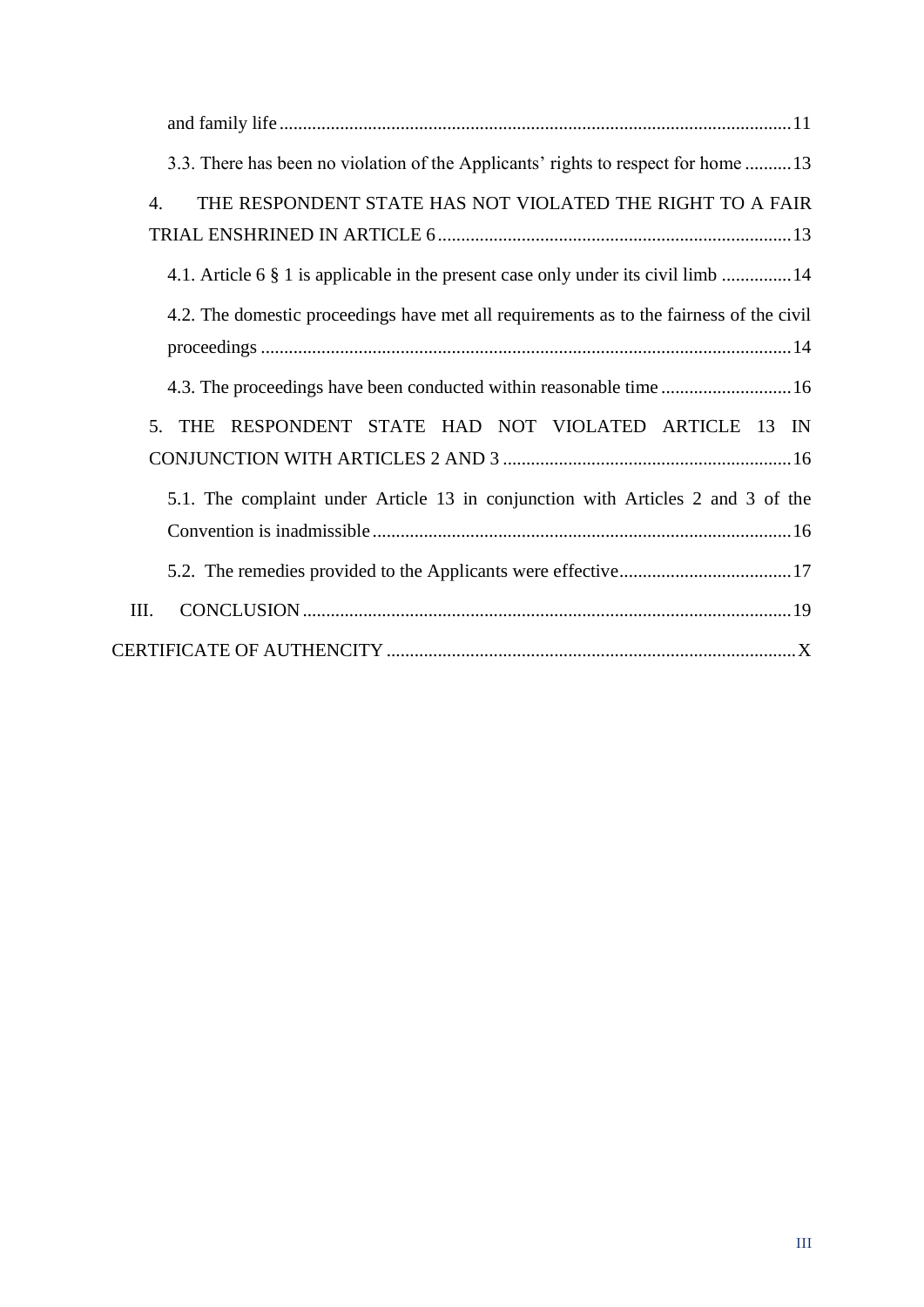#### <span id="page-3-0"></span>**List of References**

*Court decisions*

#### **European Court of Human Rights, European Commission of Human Rights**

- 1. *Abu Zubaydah v Lithuania*, app. no. 46454/11
- 2. *Agrokompleks v Ukraine*, app. no. 23465/03
- 3. *Airey v Ireland*, app. no. 6289/73
- 4. *Akkum and Others v Turkey*, app. no. 21894/93
- 5. *Aksoy v Turkey*, app. no. 21987/93
- 6. *Al-Saadoon and Mufdhi v the United Kingdom*, app. no. 61498/08
- 7. *Al-Skeini and Others v the United Kingdom*, app. no. 55721/07
- 8. *Andrejeva v Latvia*, app.no. 55707/00
- 9. *Anguelova v Bulgaria*, app. no. 38361/97
- 10. *Aslakhanova and Others v Russia,* app. nos. 2944/06, 8300/07, 50184/07, 332/08, 42509/10
- 11. *Assenov and Others v Bulgaria*, app. no. 24760/94
- 12. *Avșar v Turkey*, app. no. 25657/94
- 13. *Banković and Others v Belgium and Others*, app. no. 52207/99
- 14. *Bazorkina v Russia*, app. no. 69481/01
- 15. *Boyle and Rice v the United Kingdom*, app. no. 9659/82; 9658/82
- 16. *Cangöz and Others v Turkey*, app. no. 7469/06
- 17. *Carmel Saliba v Malta*, app. no. 24221/13
- 18. *Catan and Others v the Republic of Moldova and Russia*, app. nos. 43370/04, 18454/06, 8252/05
- 19. *Centre for legal resources on behalf of Valentin Câmpeanu v Romania*, app. no. 47848/08
- 20. *Chahal v the United Kingdom*, app. no. 22414/93
- 21. *Chiragov and Others v Armenia*, app. no. 13216/05
- 22. *Cyprus v Turkey*, app. no. 25781/94
- 23. *Denisov v Ukraine*, app. no. 76639/11
- 24. *Dombo Beheer B.V. v the Netherlands,* app. no. 14448/88
- 25. *El-Masri v The Former Yugoslav Republic of Macedonia*, app. no. 39630/09
- 26. *Esmukhambetov and Others v Russia*, app. no. 23445/03
- 27. *Fabris v France*, app. no. 16574/08
- 28. *Gäfgen v Germany*, app. no. 22978/05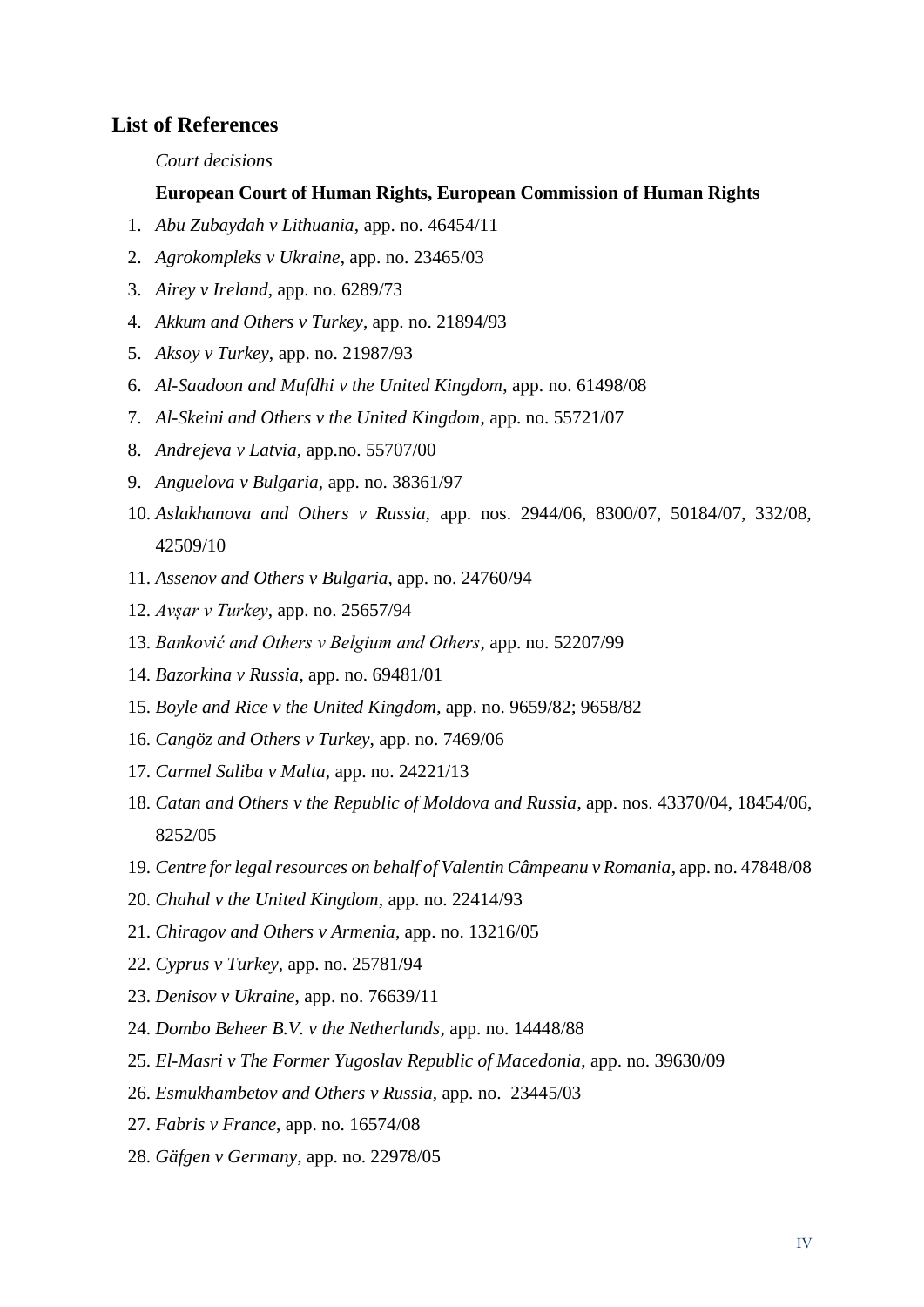- 29. *García Ruiz v Spain*, app. no. 30544/96
- 30. *Güzelyurtlu and Others v Cyprus and Turkey*, app. no. 36925/07
- 31. *Hadzhieva v Bulgaria*, app. no. 45285/12
- 32. *Handyside v the United Kingdom*, app. no. 5493/72
- 33. *Hasan İlhan v Turkey*, app. no. 22494/93
- 34. *Hassan v the United Kingdom*, app. no. 29750/09
- 35. *Hiro Balani v Spain*, app. no. 18064/91
- 36. *Hirvisaari v Finland*, app. no. 49684/99
- 37. *Hugh Jordan v the United Kingdom*, app. no. 24746/94
- 38. *Humen v Poland*, app. no. 26614/95
- 39. *Husayn (Abu Zabuydah) v Poland*, app. no. 7511/13
- 40. *Ibrahim and Others v the United Kingdom*, app. nos. 50541/08, 50571/08, 50573/08, 40351/09
- 41. *Ilaşcu and Others v Moldova and Russia*, app. no. 48787/99
- 42. *Ireland v the United Kingdom*, app. no. 5310/70
- 43. *Isayeva, Yusupova and Bazayeva v Russia*, app. nos. 57947/00, 57948/00, 57949/00
- 44. *Jalloh v Germany,* app. no. 54810/00
- 45. *Khayrullina v Russia*, app. no. 29729/09
- 46. *Khamzayev and Others v Russia*, app. no. 1503/02
- 47. *Khatsiyeva and Others v Russia*, app. no. 5108/02
- 48. *Klass and Others v Germany*, app. no. 5029/71
- 49. *Korban v Ukraine*, app. no. 26744/12
- 50. *Kudla v Poland*, app. no. 30210/96
- 51. *Kurić and Others v Slovenia*, app. no. 26828/06
- 52. *Labita v Italy*, app. no. 26772/95
- 53. *Loizidou v Turkey* (Preliminary objections), app. no. 15318/89
- 54. *MA v Cyprus,* app. no. 41872/10
- 55. *Maskhadova and Others v Russia*, app. no. 18071/05
- 56. *McCann and Others v the United Kingdom*, app. no. 18984/91
- 57. *McKerr v the United Kingdom*, app. no. 28883/95
- 58. *Malhous v the Czech Republic*, app. no. 33071/96
- 59. *Marković and Others v Italy*, app. no. 1398/03
- 60. *Musayev and Others v Trukey*, app. no. 57941/00, 58699/00, 60403/00
- 61. *Nachova and Others v Bulgaria*, app. nos. 43577/98, 43579/98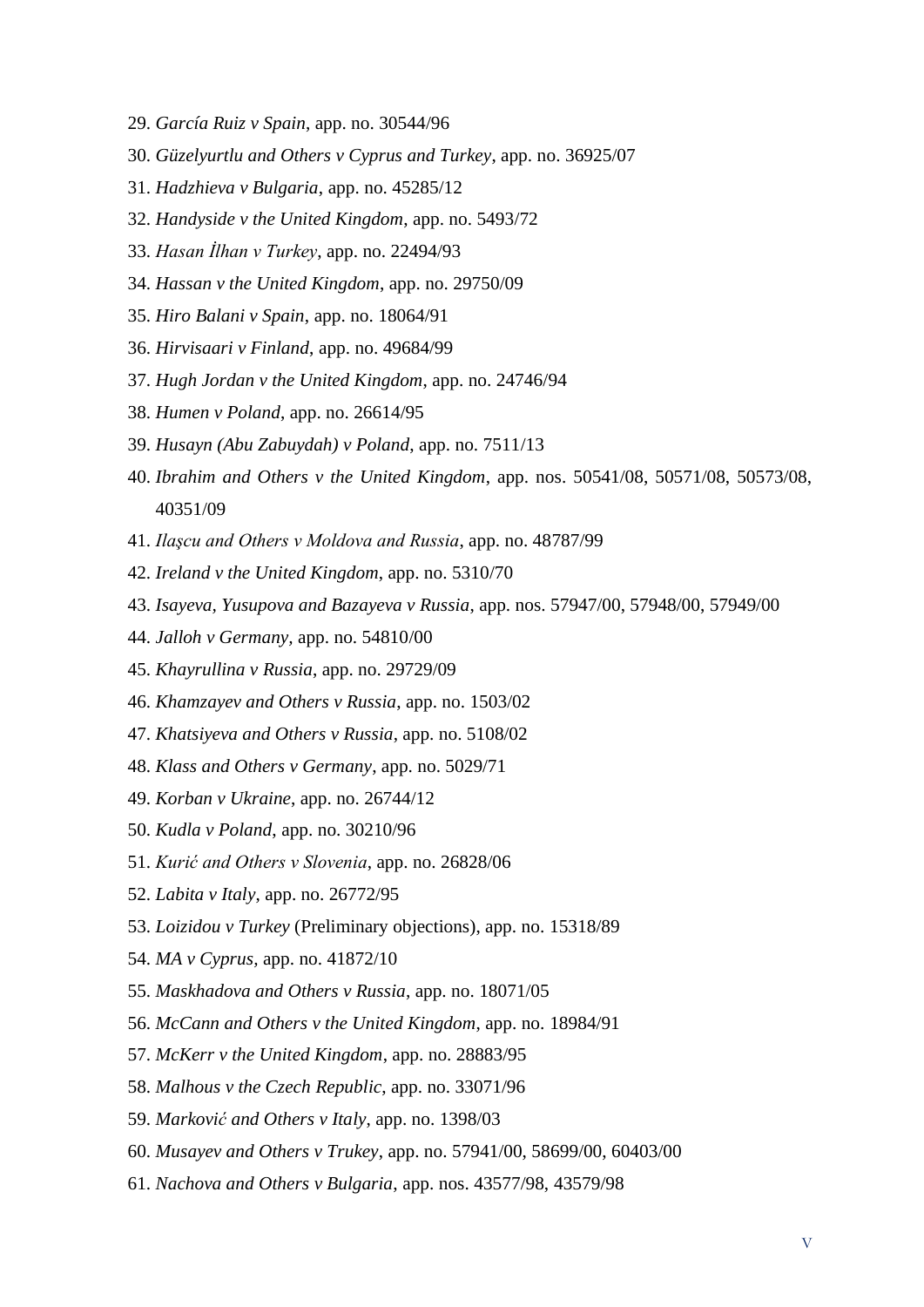- 62. *Nicholas v Cyprus*, app. no. 63246/10
- 63. *Nicolae Virgiliu Tănase v Romania*, app. no. 41720/13
- 64. *Obermeier v Austria*, app. no. 11761/85
- 65. *Öcalan v Turkey*, app. no. 46221/99
- 66. *Öğur v Turkey*, app. no. 21954/93
- 67. *Paul and Audrey Edwards v the United Kingdom*, app. no. 46477/99
- 68. *Petkov and Others v Bulgaria*, app. nos. 77568/01, 178/02, 505/02
- 69. *Ramos Nunes de Carvalho e Sá v Portugal*, app. no. 55391/13, 57728/13, 74041/13
- 70. *Raninen v Finland*, app. no. 20972/92
- 71. *Regner v the Czech Republic*, app. no. 35289/11
- 72. *Ruiz-Mateos v Spain*, app. no. 12952/87
- 73. *Salah Sheekh v the Netherlands*, app. no. 1948/04
- 74. *Sargsyan v Azerbaijan*, app. no. 40167/06
- *75. S.A.S. v France, app. no. 43835/11*
- 76. *Satakunnan Markkinapörssi Oy and Satamedia Oy v Finland*, app. no. 931/13
- 77. *Selmouni v France*, app. no. 25803/94
- 78. *Silver v the United Kingdom*, app. no. 5947/72; 6205/73; 7052/75; 7061/75; 7107/75; 7113/75; 7136/75
- 79. *Soering v the United Kingdom*, app. no. 14038/88
- 80. *Stanev v Bulgaria*, app. no. 36760/06
- 81. *Suominen v Finland*, app. no. 37801/97
- 82. *Tanrikulu v Turkey*, app. no. 23763/94
- 83. *Užukauskas v Lithuania*, app. no. 16965/04
- 84. *Van de Hurk v the Netherlands*, app. no. 16034/90
- 85. *Varnava and Others v Turkey*, app. nos. 16064/90, 16065/90, 16066/90, 16068/90, 16069/90, 16070/90, 16071/90, 16072/90, 16073/90
- 86. *X v France*, app. no. 18020/91

#### **Case law of the International Criminal Tribunal for the Former Yugoslavia**

• Prosecutor v Kupreškić, Case No. IT-95-16-T, Judgement (Jan. 14, 2000)

#### *Sources of International Law*

• Protocols Additional to the Geneva Conventions of 12 August 1949 and relating to the protection of victims of international armed conflicts (Protocol I), of 8 June 1977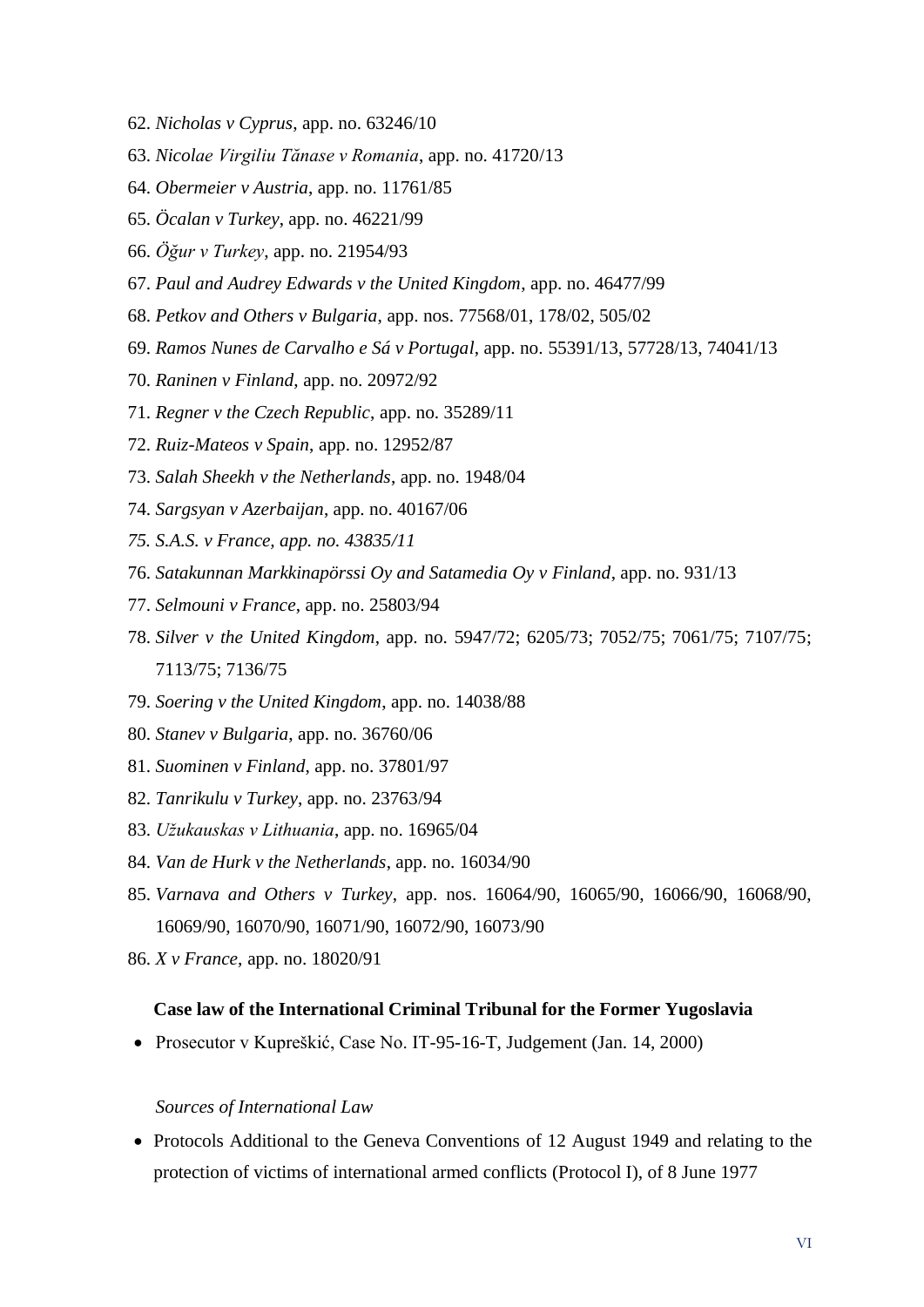#### *Bibliography*

- 1. Harris, David/ O'Boyle, Michael/ Warbrick, Law of the European Convention on Human Rights, 3rd edition, Oxford University Press, 2014
- 2. Schabas, William, The European Convention on Human Rights: A Commentary, 1st edition, Oxford University Press, 2015
- 3. Crawford, Emily/ Pert, Alison, International Humanitarian Law, Cambridge University Press, 2015
- 4. Henckaerts, Jean-Marie/ Doswald-Beck, Louise, Customary International Humanitarian Law, Volume I: Rules, ICRC, Cambridge University Press, 2005
- 5. Ed. Gisel, Laurent, Report of the International Expert Meeting, The Principle of Proportionality in the Rules Governing the Conduct of Hostilities under International Humanitarian Law, 22-23 June 2016, Quebec
- 6. Miller, Sarah, Revising Extraterritorial Jurisdiction: A Territorial Justification for Extraterritorial Jurisdiction under the European Convention, European Journal on International Law; vol. 20, nr. 4, 2010
- 7. Dinstein, Yoram, The Conduct of Hostilities under the Law of International Armed Conflict, Cambridge University Press, 2004
- 8. Otto, Roland, Targeted Killings and International Law, Max-Planck-Institut für ausländisches öffentliches Recht und Völkerrecht, Springer, 2012
- 9. Sassòli, Marco, The Concept of Security in International Law Relating to Armed Conflicts - in (ed.) Bailliet, Cecilia M., Security: A Multidisciplinary Normative Approach, Martinus Nijhoff, Leiden, 2009
- 10. Teferra, Zelalem Mogessie, National security and the right to liberty in armed conflicts: The legality and limits of security detention in international humanitarian law - in International Review of the Red Cross, 2016, nr. 903, pp. 961–993
- 11. Barrie, Douglas, Trends in missile technologies, Analysis, International Institute for Strategic Studies, [https://www.iiss.org/blogs/analysis/2019/03/trends-in-missile](https://www.iiss.org/blogs/analysis/2019/03/trends-in-missile-technologies)[technologies,](https://www.iiss.org/blogs/analysis/2019/03/trends-in-missile-technologies) last access on 15.12.2019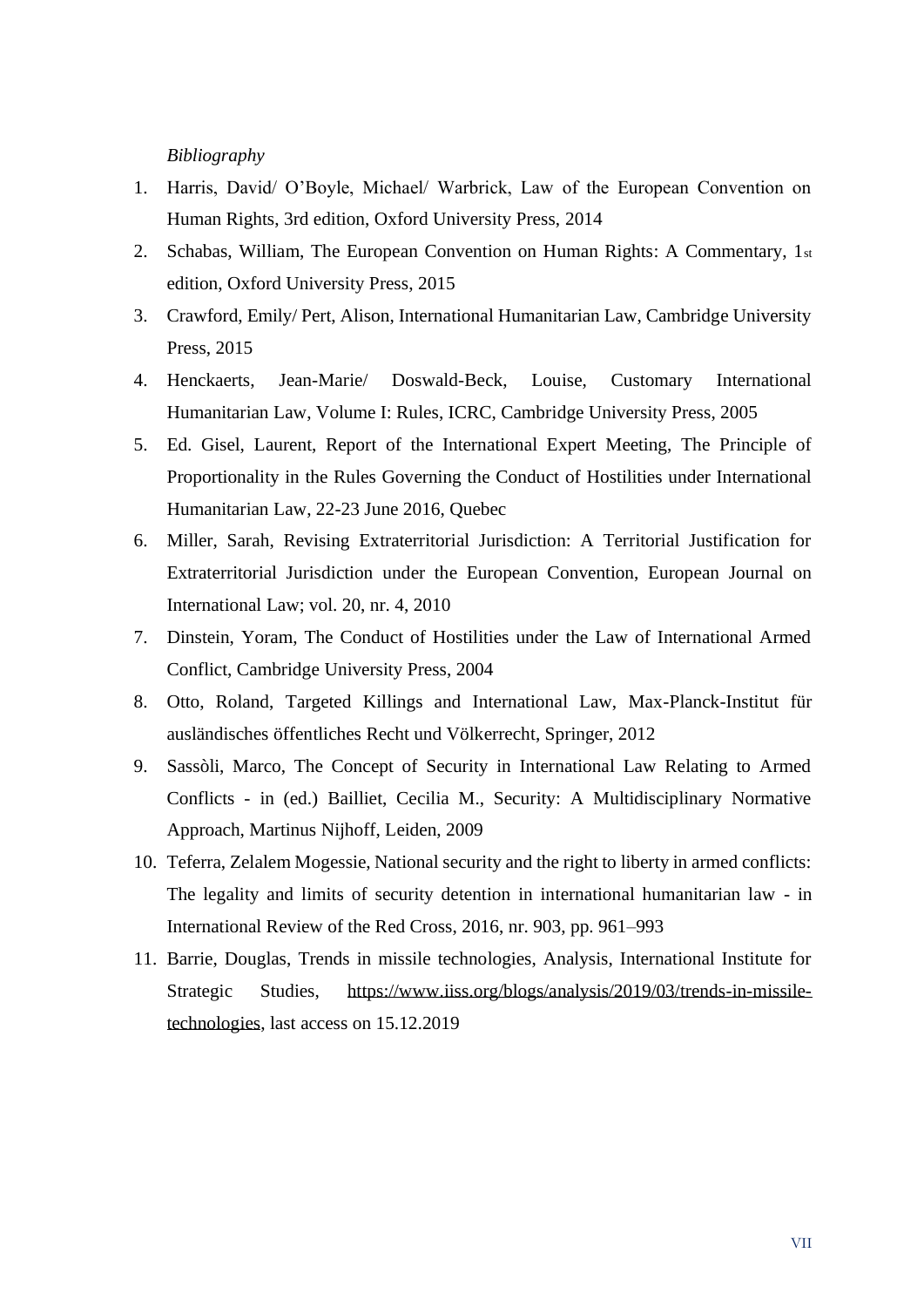# <span id="page-7-0"></span>**List of Abbreviations**

|                   | Zephyria's Act on State Responsibility | <b>Act on State Responsibility</b> |
|-------------------|----------------------------------------|------------------------------------|
|                   | for Violations of Human Rights         |                                    |
|                   | Article of the Convention              | <b>Article</b>                     |
|                   | European Convention on Human Rights    | the Convention                     |
| $\hspace{0.05cm}$ | European Court of Human Rights         | the Court                          |
|                   | International Humanitarian Law         | THT.                               |
|                   | International Human Rights' Law        | THRT.                              |
|                   |                                        |                                    |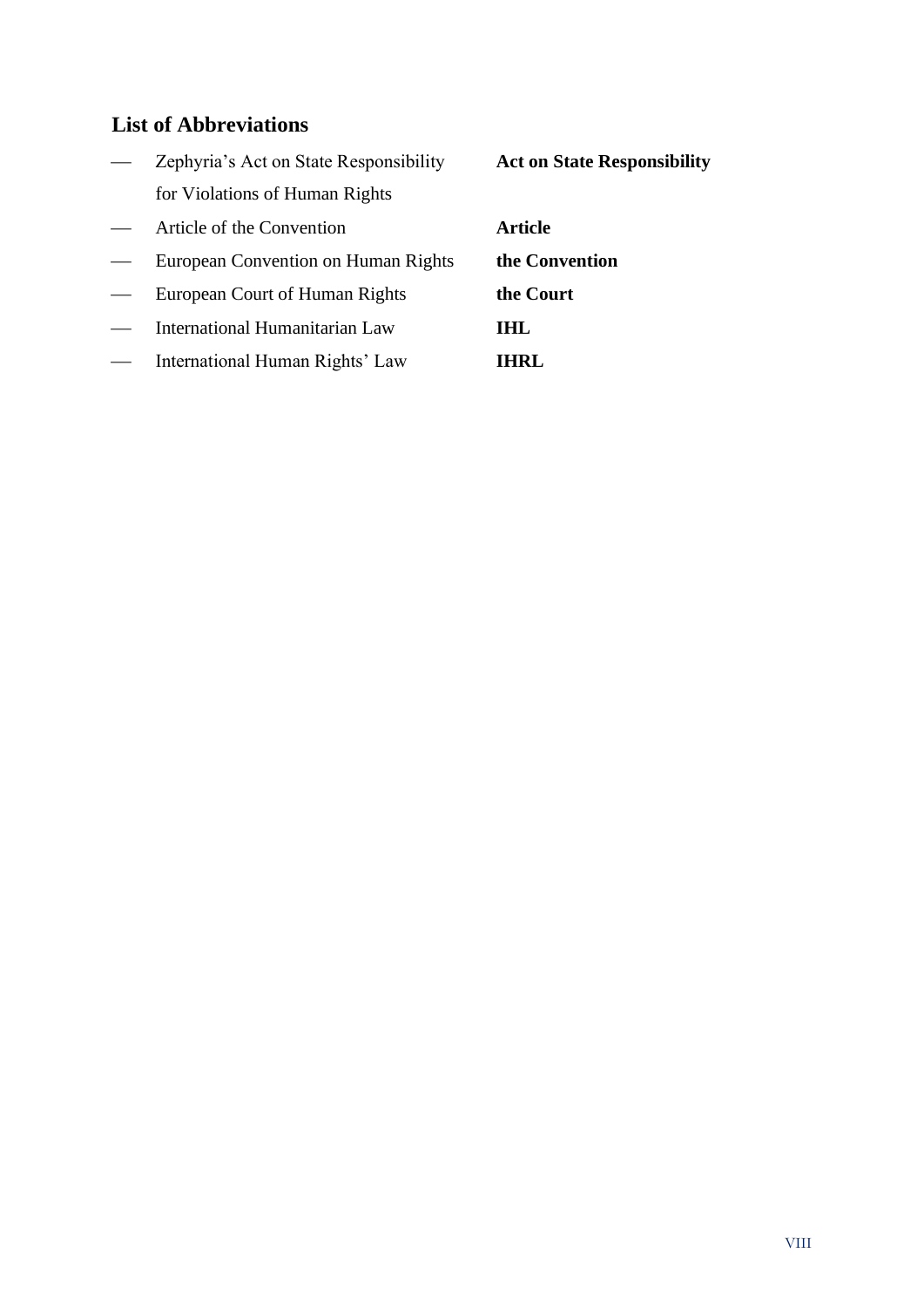#### <span id="page-8-0"></span>**Summary of Submissions**

- The Respondent objects the application as inadmissible on grounds of lack of jurisdiction. No exceptions to the territoriality principle apply in the present case. The Government maintain that if the Court decides that a jurisdictional link has been established, it concerns solely the procedural aspects of Article 2 and 3, as well as Article 6 § 1 in its civil limb.
- The Respondent invites the Court to consider the present case in the light of the principles of International Humanitarian Law, applying them concurrently to the Convention.
- It is the Government's submission that if the Court decides to examine the complaints of the Applicants under Articles 2 and 3, they should be declared inadmissible as manifestly ill-founded on grounds that they do not disclose any appearance of a violation.
- The Respondent contends that no separate issue arises under Article 3 of the Convention and the Applicants' complaints shall be considered solely under Article 2. The only exception to this is the matter of the Applicants witnessing the deaths of their relatives.
- The Government submit that the interference with the Applicants' rights under Article 2 was a consequence of lawful use of force, thus meeting the "absolutely necessary" criterion under the substantive aspect of Article 2.
- The Government maintain that the national authorities have fulfilled their positive obligation to conduct effective investigations under Article 2.
- The Government contest the Applicants' claim that witnessing the deaths of their relatives amounted to treatment prohibited by Article 3 as ungrounded.
- The Government object the admissibility of the Applicants' claims under Article 8 on grounds of the victim status of the deceased relatives of the Applicants.
- The State of Zephyria maintains that the interference with the Applicants' right to respect for private and family life and home has been justified under Article 8 § 2 of the Convention.
- The Respondent submits that it has complied with the exigencies of the right to fair trial as secured by Article 6 § 1 of the Convention.
- The Government contend that the Applicants do not have an arguable claim under Article 13 of the Convention. If the Court, however, declares the complaints admissible, the Respondent State submits that the remedies available to the Applicants were effective in practice as well as in law.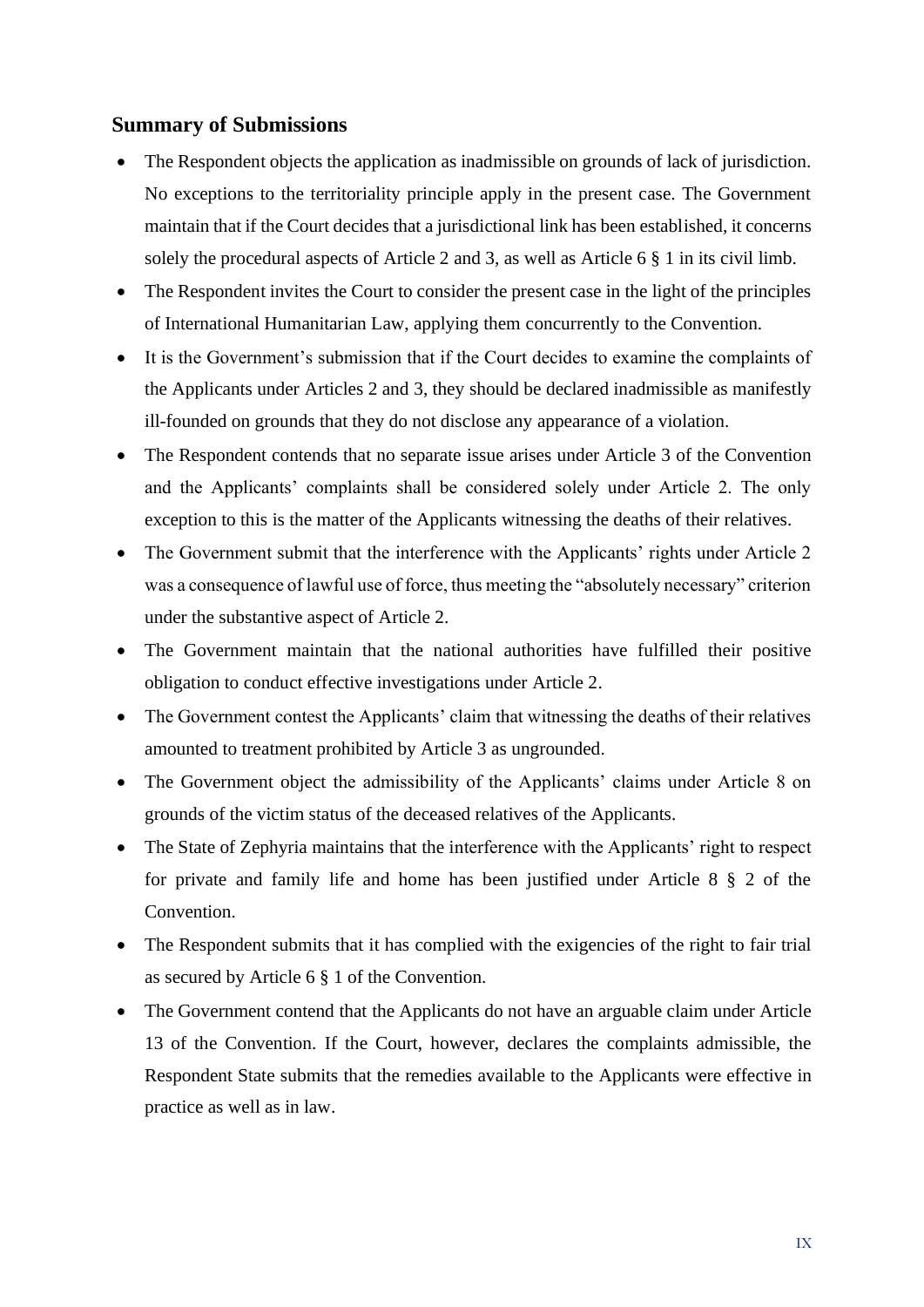#### <span id="page-9-0"></span>**Submissions**

#### <span id="page-9-1"></span>**I. PRELIMINARY REMARKS**

The present case concerns the ongoing armed conflict between Zephyria and its neighbouring State – Aetheria, in which both States have been conducting military operations. The Applicants complain that the military attack, held on 2nd September 2015, was in breach of their rights under the Convention. It is the Government's submission that the Applicants' claims do not fall within the scope of the State's jurisdiction. First, there are no exceptions to the territoriality principle in the present case, and second, there is no jurisdictional link between the Applicants and the State. The victim status of the Applicants, however, is a distinct matter of admissibility and does not corroborate the existence of jurisdiction *per se*.<sup>1</sup>

#### <span id="page-9-2"></span>**1. The present case provides for no exceptions to the territoriality principle**

According to the Convention the responsibility of states is engaged in so far as matters fall within their jurisdiction. The jurisdiction established for the purposes of Article 1 is in principle territorial.<sup>2</sup> The Applicants are neither nationals of Zephyria, nor do they reside in its territory. It is the Government's submission that no exceptions to the territoriality principle on grounds of effective control or state agent authority and control<sup>3</sup> apply in the present case. Thus, no jurisdiction has been established.

First, the principle of effective control concerns control of an area outside a state's national territory.4 Such control is recognised in situations of military occupations or when a state exercises all or some of the public powers of the foreign government through the consent, invitation or acquiescence of the latter.<sup>6</sup> It should be considered that the control over the territory of Neyra remains under the jurisdiction of Aetheria since no such circumstances occur in the present case.<sup>7</sup> The presence of Zephyrian soldiers in the area does not justify the establishment of jurisdiction on its own, based on the principle of effective control. Even

<sup>1</sup> Andrejeva v Latvia, app. no. 55707/00, § 56

<sup>2</sup> Banković and Others v Belgium and Others, app. no. 52207/99, § 59; Schabas (2015), p. 95

<sup>3</sup> Banković and Others v Belgium and Others, app. no. 52207/99, § 67; Ilaşcu and Others v Moldova and Russia, app. no. 48787/99, § 314; Catan and Others v the Republic of Moldova and Russia, app. nos. 43370/04, 18454/06, 8252/05, § 104

<sup>4</sup> Banković and Others v Belgium and Others, app. no. 52207/99, § 70; Catan and Others v the Republic of Moldova and Russia, app. nos. 43370/04, 18454/06, 8252/05, § 106; Cyprus v Turkey, app. no. [25781/94,](https://hudoc.echr.coe.int/eng#{%22appno%22:[%2225781/94%22]}) § 76 <sup>5</sup> Loizidou v Turkey (preliminary objections), app. no. 15318/89, § 62

<sup>6</sup> Banković and Others v Belgium and Others, app. no. 52207/99, § 71

<sup>7</sup> Sargsyan v Azerbaijan, app. no. 40167/06, § 139; Ilaşcu and Others v Moldova and Russia, app. no. 48787/99, § 312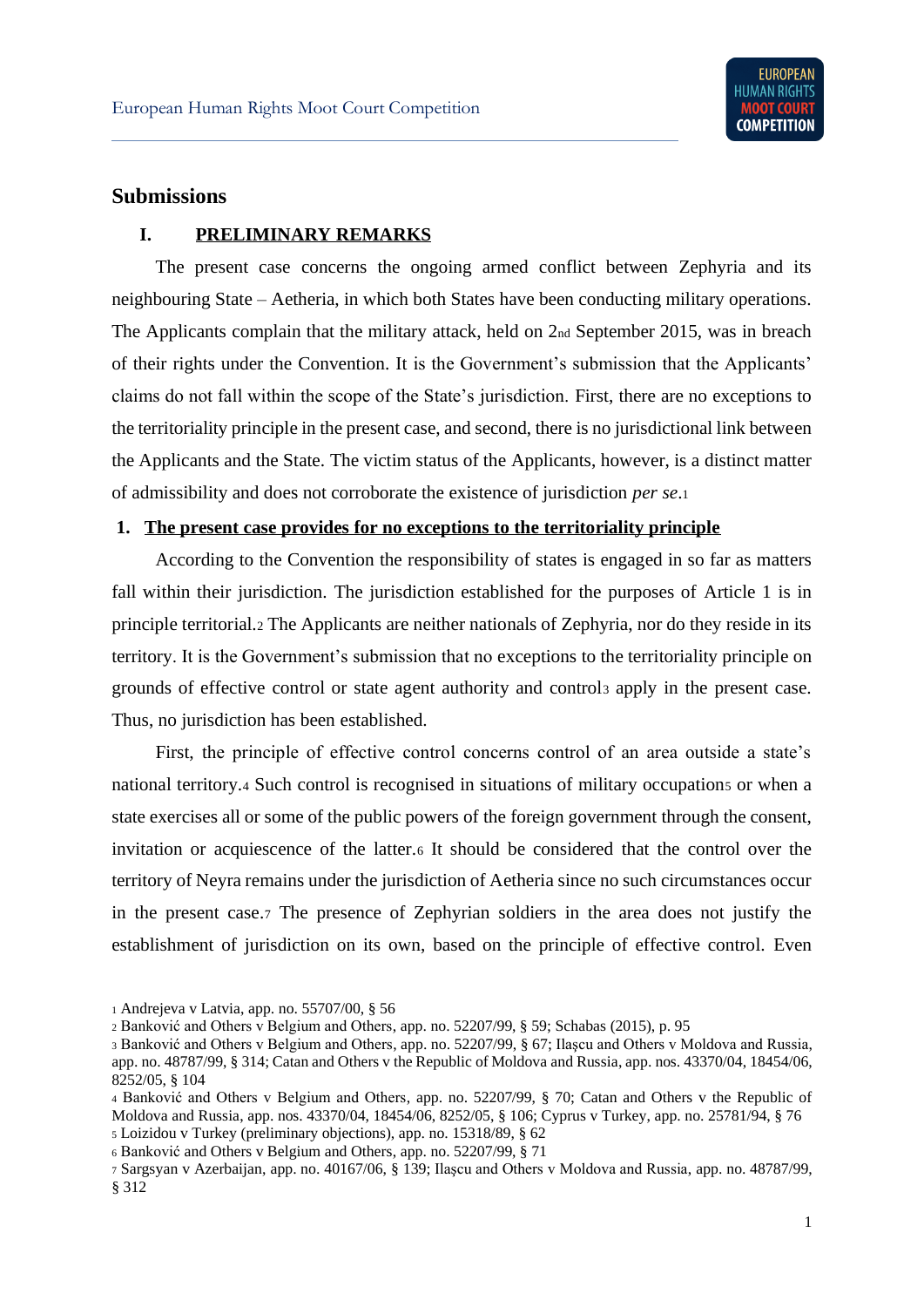though the Court has attached in its case law some weight to the number of soldiers deployed, it has also underlined that at the core of effective overall control is the exercise of public powers.<sup>8</sup> It is evident from the facts of the present case that the Zephyrian army has not performed such functions and has not prevented Aetheria in any way from exercising its jurisdiction and control over that area.<sup>9</sup> Hence, Zephyria has not established effective control over Neyra and the Applicants' submission in this respect is incompatible *ratione loci*.

Second, state agent authority and control is displayed when state's agents operating abroad bring an individual under the control of the state's authorities.<sup>10</sup> The Court has applied this principle in cases of arrest11 and detention12 of individuals handed over to state's agents outside the state's territory. None of these grounds for extraterritorial competence of the State has been established in the present case. Moreover, as the Court has emphasised in *Banković and Others v Belgium and Others*, the mere fact of being a victim of an extraterritorial state action does not suffice to bring a person within the jurisdiction of that state.<sup>13</sup> The existence of a jurisdictional link is a threshold criterion, as established in the case law of the Court.<sup>14</sup> Zephyria's military attack, as similar to the one conducted in the *Banković and Others* case, does not meet this baseline and the Respondent cannot be held responsible for acts and omissions under the Convention. Therefore, the Applicants' claim shall be considered incompatible *ratione personae*.

With regard to the abovementioned, the Government maintain that the exceptions to the territorial application of states' jurisdiction within the meaning of the Convention should remain narrow. The contrary would lead to excessive and unpredictable broadening of the scope of the Convention and additional obligations on the Contracting states. Such a reasoning would also compromise the principle of legal certainty.<sup>15</sup> In conclusion, the State submits that there has been no jurisdiction exercised by Zephyria over the territory of Neyra. Therefore, the Applicants do not fall under its jurisdiction either and cannot claim to be victims of an alleged violations. The application shall be declared inadmissible under Article 35 § 4 of the Convention as incompatible *ratione loci* and *ratione personae* respectively.

- <sup>9</sup> See for example The Case, paras. 5 and 9
- <sup>10</sup> Al-Skeini and Others v the United Kingdom, app. no. 55721/07, § 136
- <sup>11</sup> Öcalan v Turkey, app. no. [46221/99,](https://hudoc.echr.coe.int/eng#{%22appno%22:[%2246221/99%22]}) § 91
- <sup>12</sup> Al-Saadoon and Mufdhi v the United Kingdom, app. no. 61498/08, § 87
- <sup>13</sup> Banković and Others v Belgium and Others, app. no. 52207/99, § 75
- <sup>14</sup> Ilaşcu and Others v Moldova and Russia, app. no. [48787/99,](https://hudoc.echr.coe.int/eng#{%22appno%22:[%2248787/99%22]}) § 311

<sup>8</sup> Loizidou v Turkey (preliminary objections), app. no. 15318/89, § 62; Güzelyurtlu and Others v Cyprus and Turkey, app. no. 36925/07, § 179; Cyprus v Turkey, app. no. [25781/94,](https://hudoc.echr.coe.int/eng#{%22appno%22:[%2225781/94%22]}) § 76; Ilaşcu and Others v Moldova and Russia, app. no. [48787/99,](https://hudoc.echr.coe.int/eng#{%22appno%22:[%2248787/99%22]}) §§ 314-316

<sup>15</sup> Miller (2010), p. 1225; Banković and Others v Belgium and Others, app. no. 52207/99, § 80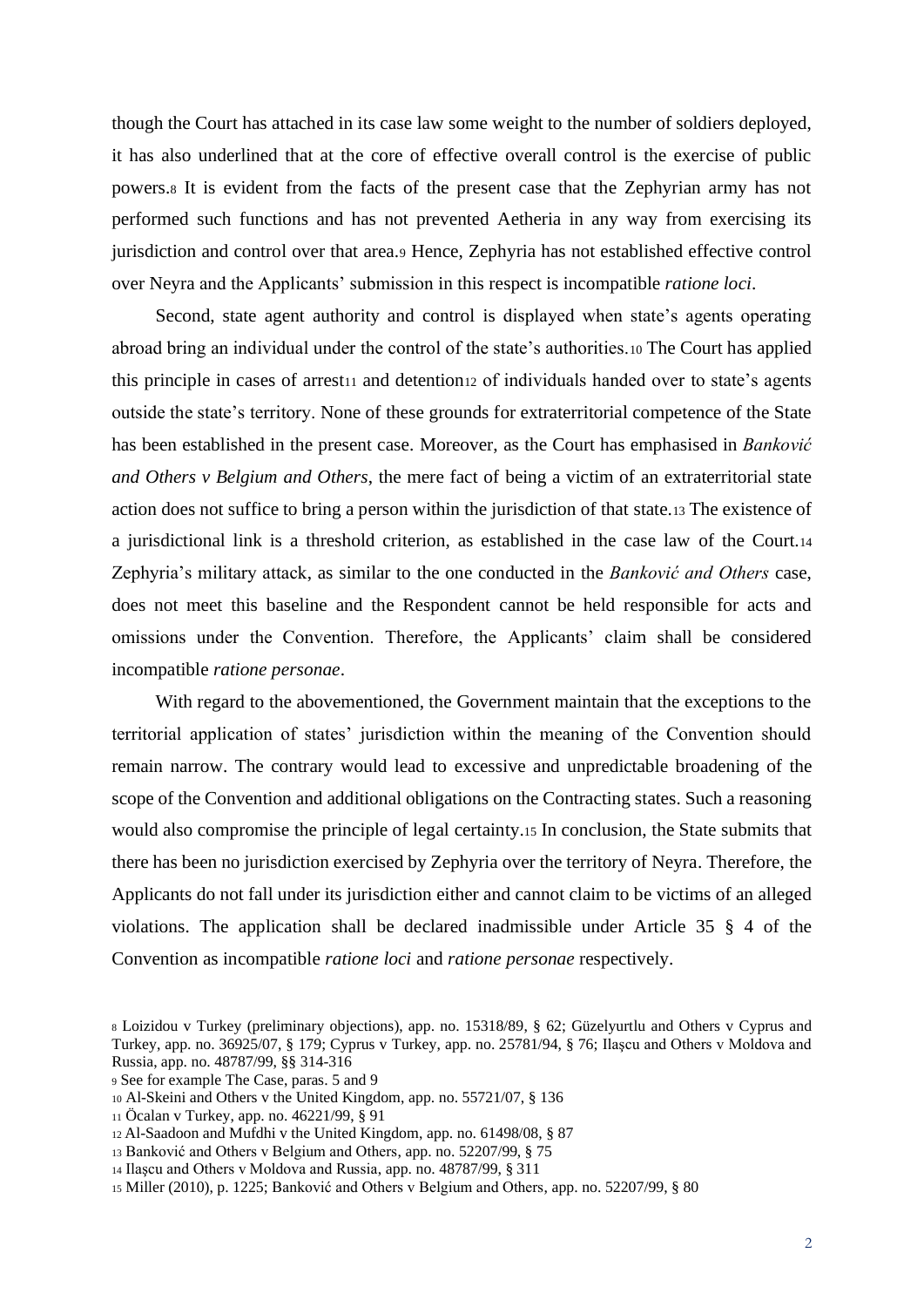# <span id="page-11-0"></span>**2. Whether there is a jurisdictional link with regard to the procedural aspects of Articles 2 and 3 and Article 6 under its civil limb in the present case**

The Respondent State maintains that no jurisdictional link was created on the strength of the investigative actions of the authorities and the recognition of the civil court of its own jurisdiction. It was a matter of the good will of the domestic authorities to initiate an investigation and to examine the claims of the applicants, in their capacity of innocent civilians. If the Court however decides to accept such a jurisdictional link, the Government will provide their observations on these issues below.

#### <span id="page-11-1"></span>**II. ADMISSIBILITY AND MERITS OF THE APPLICANTS' COMPLAINTS**

# <span id="page-11-2"></span>**1. THE APPLICANTS' COMPLAINTS UNDER ARTICLES 2 AND 3 ARE MANIFESTLY ILL-FOUNDED**

Should the Court declare that the Applicants' complaints under both aspects of Articles 2 and 3 are compatible with the Convention, and that the Applicants fall within the jurisdiction of the State, the Government submit that they are inadmissible as manifestly ill-founded as they do not disclose any appearance of a violation of Convention rights.

In accordance with the principle of subsidiarity, which is at the base of the Convention system<sub>16</sub>, it is on the domestic courts to ensure the observance with the fundamental rights enshrined in the Convention17. Therefore, the Court is to satisfy itself with assessing the fairness of the decision-making process resulting in the impugned act and to assure itself it was not arbitrary.

In the present case, the Applicants' complaints regarding Articles 2 and 3 were examined by the competent authorities and the proceedings were conducted in accordance with the national legislation. Moreover, the Applicants actively participated in the criminal investigation, as well as in the civil proceedings by presenting their evidence and arguments which were diligently examined in substance.<sup>18</sup> As a result, both sets of proceedings ended with reasoned judgments which were revised by the Supreme Court and further guaranteed the fairness of the proceedings. Lastly, the Government reiterate that it is not for the Court to review the domestic decisions as a fourth instance.<sup>19</sup> For these reasons, the Applicants' complaints should be declared inadmissible as manifestly ill-founded.

<sup>16</sup> Kudla v Poland, app. no. 30210/96, § 152; Selmouni v France, app. no. 25803/94, § 74

<sup>17</sup> Varnava and Others v Turkey, app. nos. 16064/90, 16065/90, 16066/90, 16068/90, 16069/90, 16070/90, 16071/90, 16072/90, 16073/90, § 164

<sup>18</sup> The Case, paras. 15-19 and 20-22

<sup>19</sup> García Ruiz v Spain, app. no. 30544/96, § 28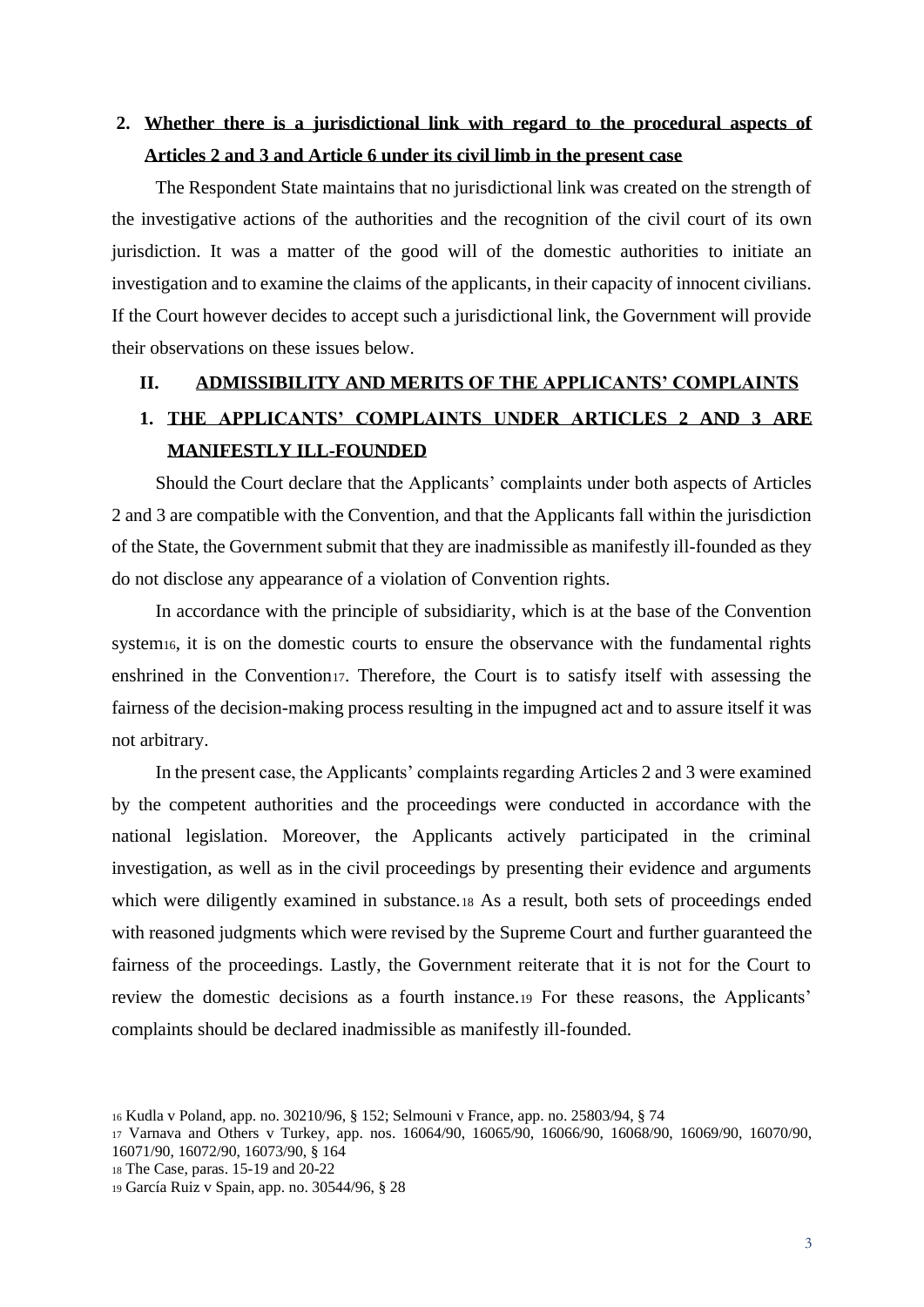# <span id="page-12-0"></span>**2. THE RESPONDENT STATE HAS NOT VIOLATED ARTICLES 2 AND 3 OF THE CONVENTION**

# <span id="page-12-1"></span>**2.1. The complaints of the Applicants concerning their physical injuries should be found to fall solely within Article 2 of the Convention**

The Respondent maintains that the complaints submitted by the Applicants under Article 3 are derived from their claim that the State has violated Article 2 of the Convention. In similar cases the Court has accepted that no separate issues arise under Article 3.<sup>20</sup> In the present case, the only exception in this respect is the witnessing of the death of their relatives, which will be examined individually. Safe for the aforementioned exception under Article 3, the Government consider that the Court should assess the remaining complaints under Article 2 only and in the lights of the standards of the IHL.

#### <span id="page-12-2"></span>**2.2. Application of the Convention in the light of International Humanitarian Law**

The State of Zephyria maintains that in the state of a military conflict and the particular circumstances of the present case the complaints under Articles 2, 3, 8 below should be examined in the light of the IHL.

The Government strongly underline that the case at hand concerns a situation of an international armed conflict between two Council of Europe Member states. Nevertheless, having in mind that Zephyria is in a state of an armed conflict, the Respondent invites the Court to consider the present case in the light of and according to the principles of IHL which govern the conduct of such hostilities.

The standards of IHL apply to actions of a state which form part of the hostilities with a limited application of the Convention standards. The Court has accepted, for example, that actions, such as the detention of an individual, shall not be contrary to the Convention when they comply with the standards of IHL.<sup>21</sup> Although the judgment in *Hassan v the United Kingdom* concerns the interpretation of Article 5, it serves as guidance for understanding the Court's reasoning on the relation between the two branches of International Law. Considering that Article 5 § 1 together with Articles 2 and 3 form part of the body of the so-called "core rights"<sup>22</sup> of the Convention and that their protection requires particular scrutiny on behalf of the Court,<sup>23</sup> there are grounds to conclude that the same principles apply within this group of

<sup>20</sup> Isayeva, Yusupova and Bazayeva v Russia, app. nos. 57947/00, 57948/00, 57949/00, §§ 226-229

<sup>21</sup> Hassan v the United Kingdom, app. no.  $29750/09$ , § 105

<sup>22</sup> Gäfgen v Germany, app. no. 22978/05, § 124; Jalloh v Germany*,* app. no. 54810/00, § 104 and § 107; Ibrahim and Others v the United Kingdom, app. nos. 50541/08, 50571/08, 50573/08, 40351/09, Joint Partly Dissenting Opinion of Judges Hajiyev, Yudkivska, Lemmens, Mahoney, Silvis and O'Leary, § 3

<sup>23</sup> Aslakhanova and Others v Russia*,* app. nos. 2944/06, 8300/07, 50184/07, 332/08, 42509/10, § 96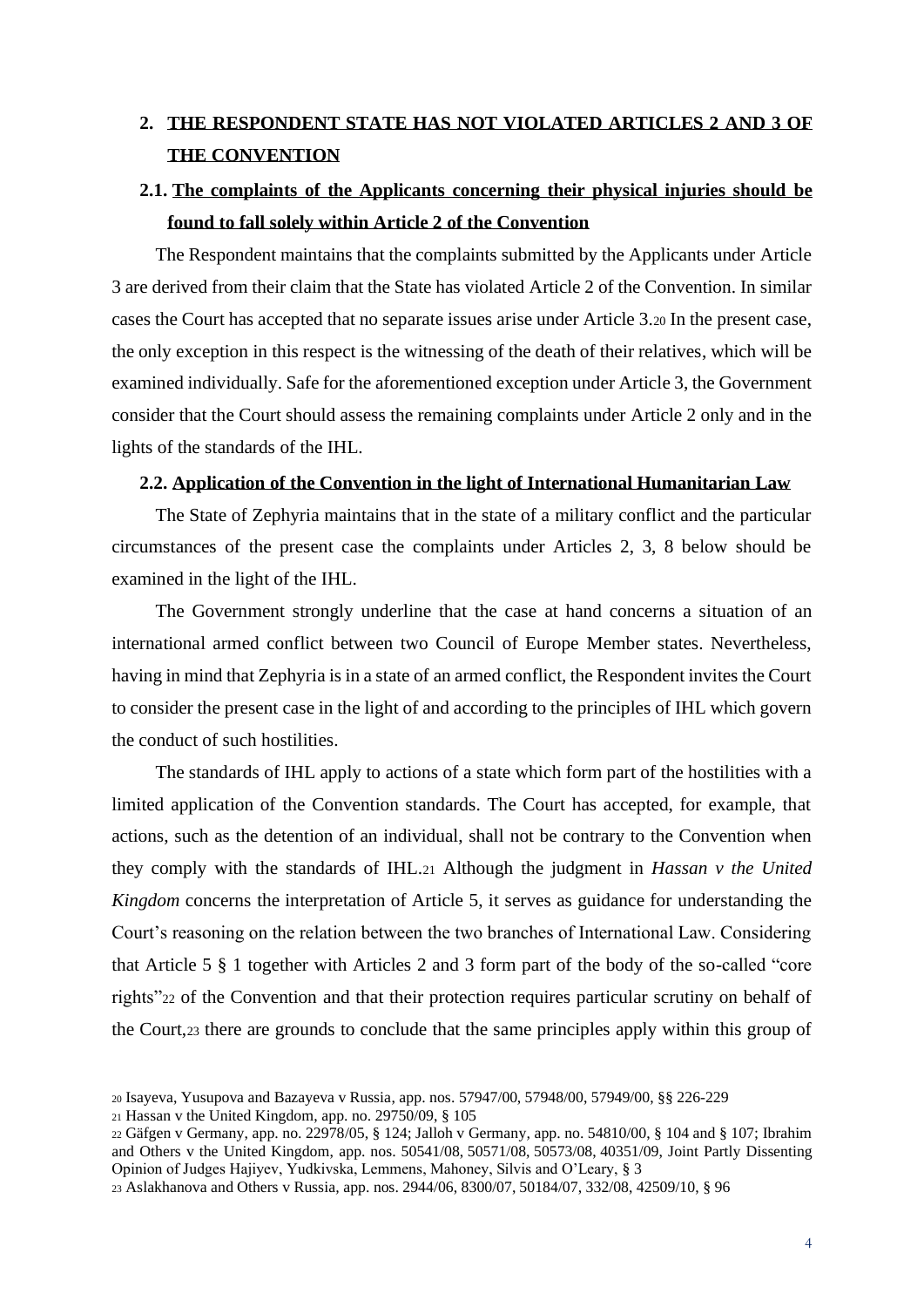rights. Furthermore, based on the same considerations the principles of IHL apply also to the complaints under Article 8.

As part of the IHL regulation framework, the Geneva Conventions of 1949 and the Additional Protocols thereto regulate the usage of weapons and measures in order to limit the extent of their impact on civilians and civilian objects. The principles set in the texts of the Geneva Conventions of 1949 and the Additional Protocols to them codify customary international law as they specify pre-existing norms and have not been disputed by any of the states to the Geneva Convention.<sup>24</sup> The most relevant standards governing the conduct of hostilities include the principles of distinction<sub>25</sub> and prohibition of indiscriminate attacks<sub>26</sub>, proportionality27, military necessity and feasible precautions28.

First, the principle of distinction, as set in Article 48 of Additional Protocol I to the Geneva conventions of 1949, constitutes the most fundamental difference between IHL and IHRL. While IHRL is based on the idea that all human beings benefit from the equal protection of all human rights, the main idea enshrined in the principle of distinction is that the level of protection differentiates based on the status of individuals. The principle of distinction is closely related to the notion of an indiscriminate attack within the meaning of Article 51 (1) of Additional Protocol I to the Geneva Conventions of 1949, which prohibits in absolute terms the targeting of civilians. Pursuant to this principle, the parties to a conflict must in all times distinguish civilian objects and military objectives. Indiscriminate attacks are attacks which are not directed at a specific military objective; which employ a method or means of combat that cannot be directed at a specific military objective; or which employ a method or means of combat the effects of which cannot be limited.<sup>29</sup>

Second, the principle of military necessity permits measures which are in fact necessary to accomplish a legitimate military purpose and are not otherwise prohibited by IHL. In a case of an armed conflict, such as the case at hand, the only legitimate military purpose is to weaken the military capacity of the other parties to the conflict.<sup>30</sup> This principle is not enshrined in either the Geneva Conventions of 1949 or Additional Protocol I and the essence of it is derived from the third principle – the principle of proportionality.<sup>31</sup>

<sup>24</sup> Prosecutor v Kupreškić, Case No. IT-95-16-T, para. 524

<sup>25</sup> Article 48 of Additional Protocol I to the Geneva Conventions of 1949

<sup>26</sup> Article 51 (4) and (5) (a) of Additional Protocol I to the Geneva Conventions of 1949

<sup>27</sup> Article 51 (5) (b) of Additional Protocol I to the Geneva Conventions of 1949

<sup>28</sup> Article 57 of Additional Protocol I to the Geneva Conventions of 1949; Henckaerts, Doswald-Beck (2005), pp. 51-55

<sup>29</sup> Article 51 (4) of Additional Protocol I to the Geneva Conventions of 1949

<sup>30</sup> Report of the International Expert Meeting (2016), p. 11

<sup>31</sup> Crawford, Pert (2015), p. 78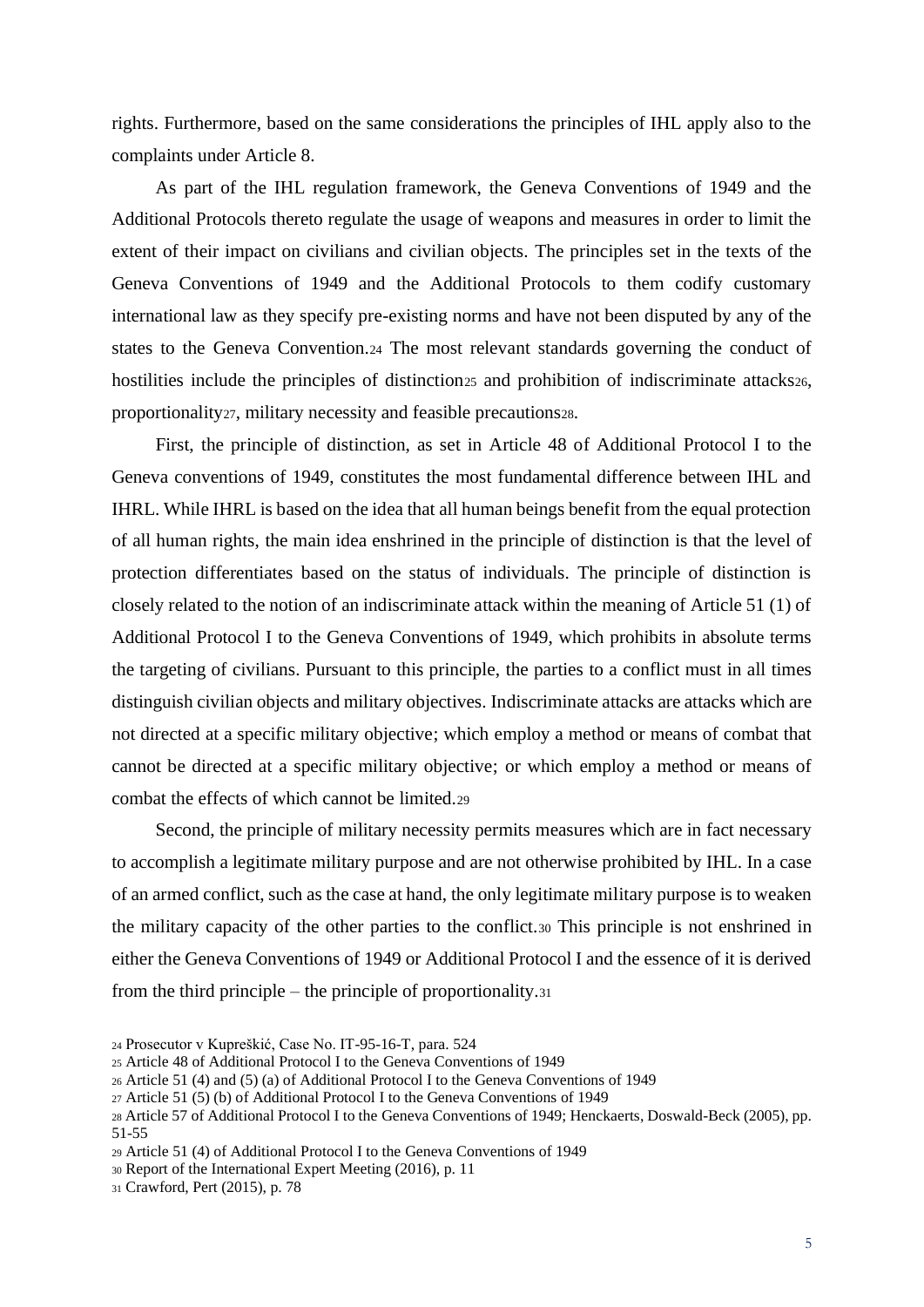Finally, according to the principle of proportionality, an attack is prohibited when it is expected to cause incidental loss of civilian lives, injuries to civilians or damage to civilian objects that would be excessive compared to the military advantage anticipated.<sup>32</sup>

The Respondent State will further discuss the Applicants' complaints on the merits in the light of the abovementioned considerations.

# <span id="page-14-0"></span>**2.3. There has been no violation of the Applicants' rights with regard to the substantive aspect of Article 2 of the Convention**

The Respondent State submits that the attack was proportionate – it brought distinct military advantage to the State, it was in no way indiscriminate and all feasible precautions have been taken. The events in the present case occurred as a consequence from the lawful use of force under the requirements of Article 2 as interpreted in the light of IHL. Therefore, it meets the "absolutely necessary" criterion established in the Court's case law<sup>33</sup> and there is no violation of Article 2 of the Convention by the Respondent State.

First, as the intelligence at disposal of the Zephyria's military suggested, the targeted former school classified as a military objective as it was virtually used for military purposes.<sup>34</sup> In this regard, the military attack has been consistent with the requirements of IHL. Moreover, the guided missiles which were employed are a weapon whose nature allows for the strike of a specific target.<sup>35</sup> They have an estimated range and trajectory that does limit the inevitable effects of the attack to the maximum extent possible. Therefore, the attack cannot be rendered indiscriminate on the grounds of Article 51, § 4 (b) of Additional Protocol I.

Second, the attack complied with the principle of military necessity as the State gained significant military advantage. <sup>36</sup> The result of the operation, namely two tanks destroyed, warehouse and ammunition store demolished<sub>37</sub>, was substantial as it deprived the opponent State from the benefits of the objects targeted.<sup>38</sup> The weakened military capacity of Aetheria was further recognized by the national and international media.39 Such a great military advantage could not have been achieved by the usage of any other means available to the Respondent State. The possible employment of ground troops could result in even more losses

<sup>32</sup> Article 51 (5) (b) of Additional Protocol I to the Geneva Conventions of 1949

<sup>33</sup> Al-Skeini and Others v the United Kingdom, app. no. 55721/07, § 162; McCann and others v the United Kingdom, app. no. 18984/91, §§ 146-148

<sup>34</sup> The Case, para. 5

<sup>35</sup> Douglas (2019) [https://www.iiss.org/blogs/analysis/2019/03/trends-in-missile-technologies,](https://www.iiss.org/blogs/analysis/2019/03/trends-in-missile-technologies) last access on 15.12.2019

<sup>36</sup> Article 52 (2) of Additional Protocol I to the Geneva conventions of 1949

<sup>37</sup> The Case, para. 7

<sup>38</sup> Report of the International Expert Meeting (2016), p. 11

<sup>39</sup> The Case, para. 7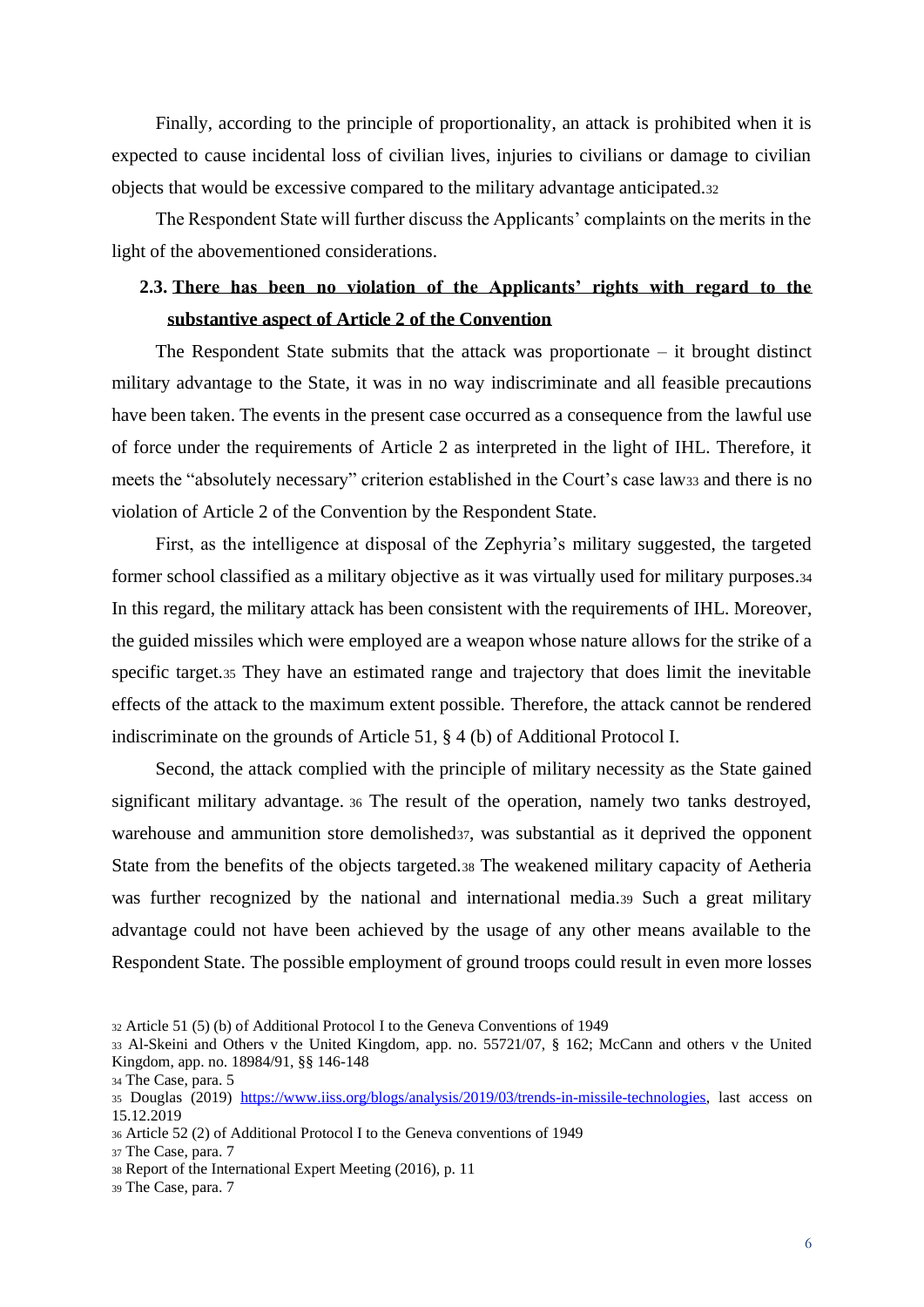for both sides, as the clash of armed forces could become excessive.

Third, regarding the proportionality criterion, the Respondent State maintains that the calculated collateral damage did not exceed the anticipated military advantage. On the contrary, the actual number of affected civilians was more than three times below the expected losses. Comparable and even more extensive civilian casualties are considered acceptable if they coincide with significant military advantage of the attack concerned. Even large numbers of civilian workers killed during an attack on an ammunition factory are accepted as justified in similar circumstance.<sup>40</sup> Moreover, had the attack been delayed, it would have caused even further damage, as additional troops were due to arrive.<sup>41</sup> The measures considered and employed by the Respondent State for the attack were of such nature as to limit the collateral damage to the maximum extent possible. In connection to the precautions, the operation was carried out with the authorization of the relevant military channels with considerations as to the weapons, the exact timing, the expected civilian losses, the predicted collateral damage and the anticipated military advantage.<sup>42</sup> Its crucial character required for expedition and did not allow the commanders in chief to take even more elaborate preventive measures so as to further minimize the collateral damage.

In the light of the abovementioned, the Government submit that the impugned military operation was in line with the relevant principles of IHL and in accordance to the substantive aspect of Article 2. Therefore, the Government invite the Court to conclude that there has been no violation of the substantive limb of Article 2 of the Convention.

### <span id="page-15-0"></span>**2.4. The Respondent State has fulfilled its obligation under Article 2 to conduct an effective investigation**

In respect of this complaint, the Court may consider that there is a jurisdictional link established on account of the criminal and civil proceedings in which the Applicants were a party before the Zephyrian courts. On the one hand, as established in the Court' case law the procedural obligations of the State are autonomous notions which are detachable from the substantive aspect of the provisions.<sup>43</sup> Hence, a jurisdictional link can be established only regarding the procedural obligations of a state under Articles 2 and 3 with the commencement of criminal investigation. On the other hand, once a person brings a civil action in the courts or tribunals of a state, the state is required to secure in those proceedings respect for the rights

<sup>40</sup> Dinstein (2004), p. 121; Otto (2012), p. 315

<sup>41</sup> The Case, para. 6

<sup>42</sup> The Case, para. 6

<sup>43</sup> Güzelyurtlu and Others v Cyprus and Turkey, app. no. 36925/07, §§ 188-190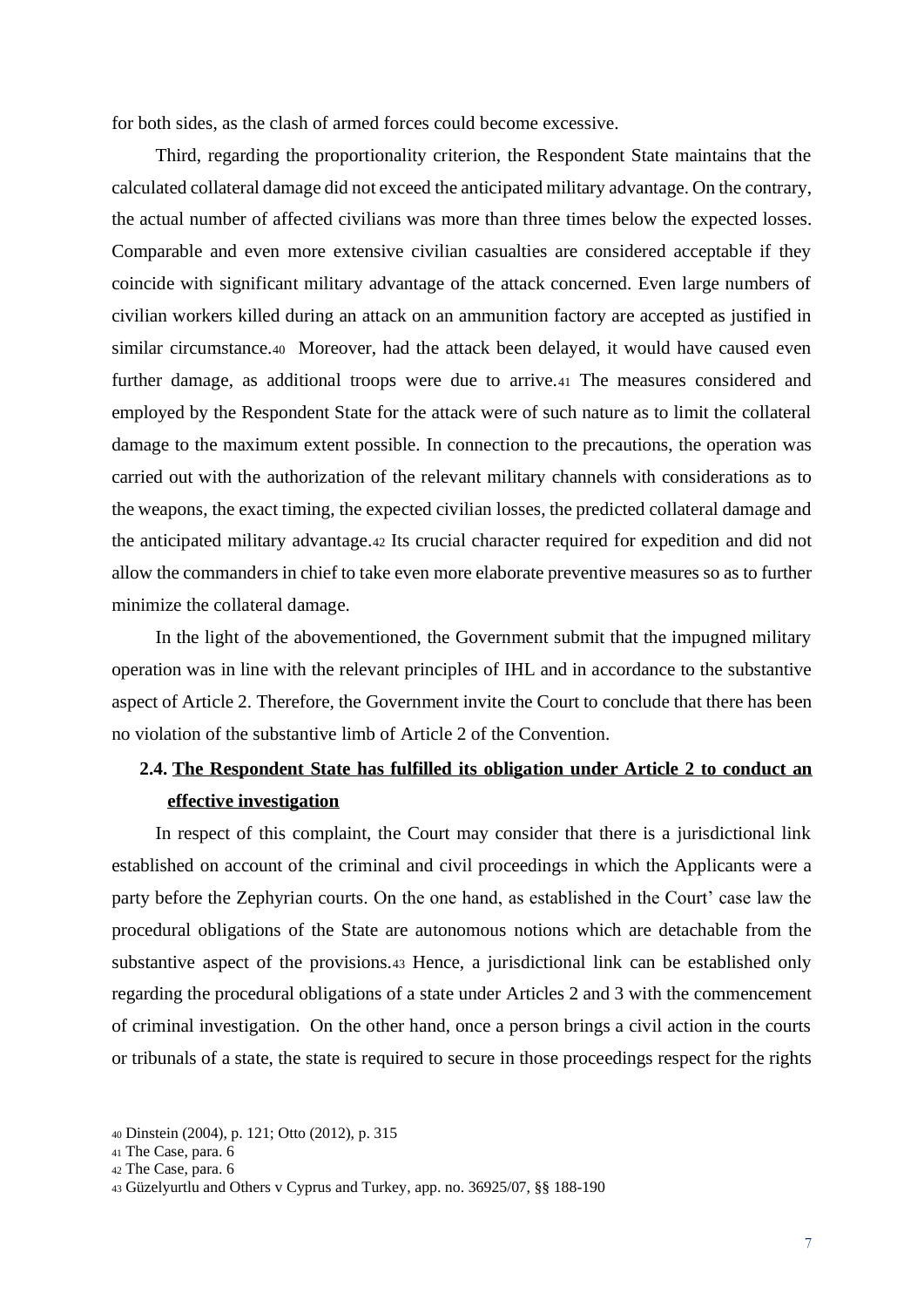protected by Article 6 § 1 of the Convention.<sup>44</sup> The Applicants - Ms Iris Fiori, Mr Peter Fiori and Ms Chloe Fiori, participated in the criminal investigation as witnesses and were provided with information within the investigation proceedings as close relatives to the victims.45 They were also a party to the compensation proceedings under the Zephyria's Act on State Responsibility. This state of affairs creates a limited jurisdictional link regarding the complaints under Articles 2, 3 and 6. In the light of these considerations, the Respondent State will provide arguments as to the efficiency of the domestic proceedings below.

The Government submit that the national authorities have fulfilled their positive obligation to conduct an effective investigation under Article 2. When construed in conjunction with the general obligation in Article 1 to "secure" Convention rights, Article 2 also imposes a procedural obligation on states to investigate cases of deaths.<sup>46</sup> States should secure the effective implementation of the domestic laws and conduct an investigation capable of leading to the identification and the punishment of those responsible.<sup>47</sup> For an investigation to be effective, it has to be independent<sub>48</sub> and conducted with reasonable expedition.<sub>49</sub> Concrete constraints and obstacles may cause a delay when an investigation is conducted in a particular situation<sub>50</sub>, such as an international armed conflict.<sub>51</sub> There must be a sufficient element of public scrutiny of the investigation.<sup>52</sup> In some cases it may be sufficient that the investigation is conducted in private, provided that the report is made public.<sup>53</sup> Lastly, the obligation to investigate is not one of result, but one of means. <sup>54</sup>

The Government contend that the investigation in the present case fulfilled the abovementioned requirements of the Convention. It is important to underline that the investigation was conducted in a highly complicated context, involving military action, tactics and national security considerations. Nevertheless, the authorities acted promptly and with the required diligence. First, the Military Investigation Board opened an investigation into crimes

<sup>44</sup> Güzelyurtlu and Others v Cyprus and Turkey, app. no. 36925/07, § 187; Marković and Others v Italy, app. no. 1398/03, § 53-54

<sup>45</sup> The Case, paras. 15 and 16

<sup>46</sup> McCann and others v the United Kingdom, app. no. 18984/91, § 161

<sup>47</sup> Paul and Audrey Edwards v the United Kingdom, app. no. 46477/99, § 71; Labita v Italy, app. no. 26772/95, § 131; Nachova and Others v Bulgaria, app. nos. 43577/98, 43579/98, § 113; Anguelova v Bulgaria, app. no. 38361/97, § 137

<sup>48</sup> Öğur v Turkey, app. no. 21954/93, §§ 91-92

<sup>49</sup> Hugh Jordan v the United Kingdom, app. no. 24746/94, § 108

<sup>50</sup> Bazorkina v Russia, app. no. 69481/01, § 119

<sup>51</sup> Esmukhambetov and Others v Russia, app. no. 23445/03, § 117

<sup>52</sup> McKerr v the United Kingdom, app. no. 28883/95, § 115

<sup>53</sup> Harris, O'Boyle, Warbrick (2014), p. 217

<sup>54</sup> Al-Skeini and others v the United Kingdom, app. no. 55721/07, § 166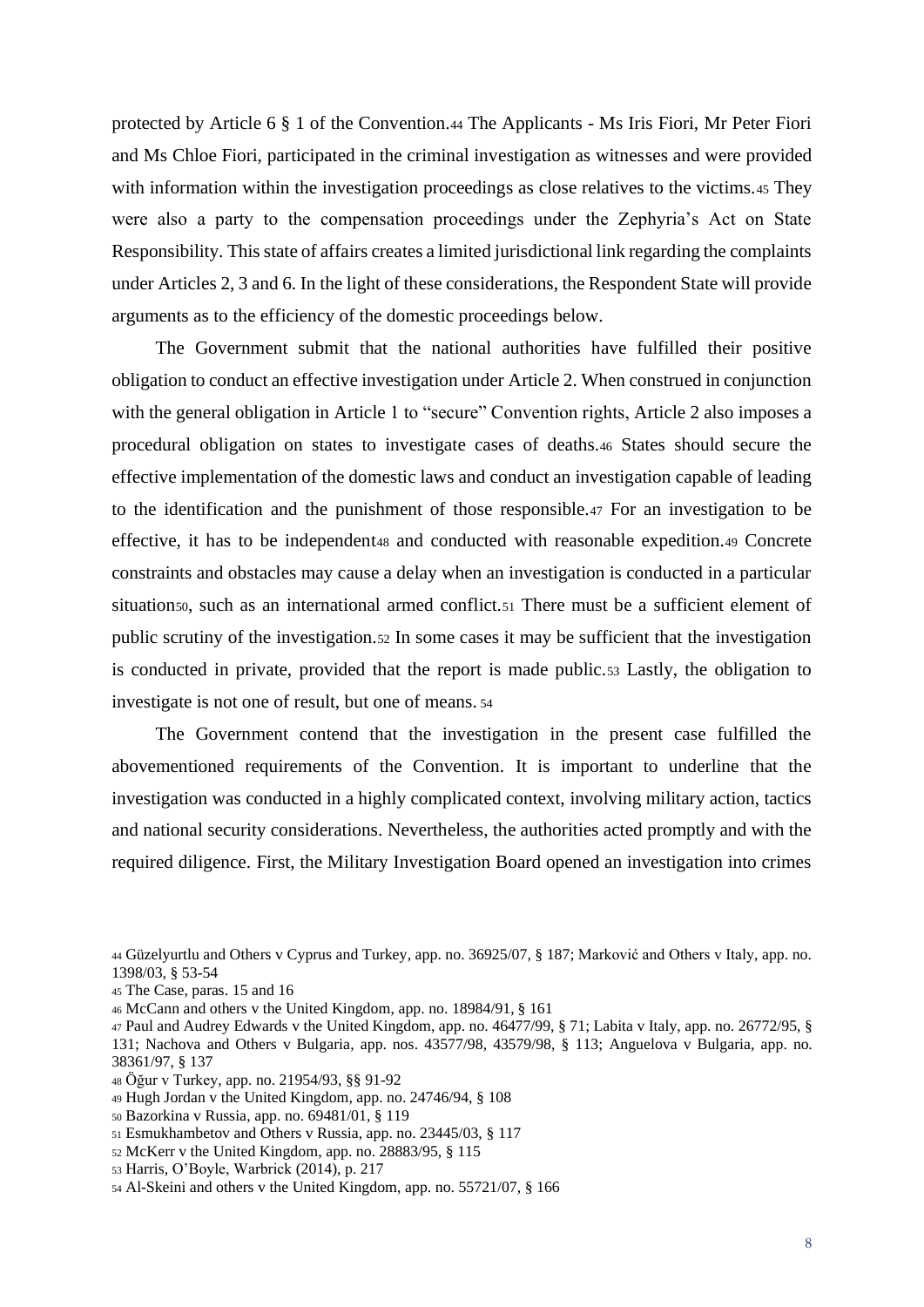potentially committed by the military personnel *ex proprio motu* only 13 days after the attack.<sup>55</sup> Second, the investigation was conducted by the Prosecutor General, an independent and impartial authority56, who gathered and examined various evidence with the aim to establish whether the use of force was justified.

With regard to the principle of public scrutiny, it must be strongly underlined that the investigated circumstances pertained to the national security of Zephyria and therefore called for a degree of discretion. It should be noted, however, that the public was not completely excluded as the Prosecutor General provided the Applicants with access to certain materials and informed them of the progress of the investigation upon request.<sup>57</sup> Moreover, he served the Applicants with the discontinuation decision, thus acting in compliance with the requirements of public scrutiny and involvement of the next-of-kin of the victims.<sup>58</sup> The Applicants lodged an appeal against the decision and were able to appear before a court and to obtain judicial examination of their grievances. The fact that the investigations did not lead to a satisfactory result for the Applicants is not sufficient to engage the responsibility of the Respondent State.

In the light of the above considerations, the Respondent State submits that it has fulfilled its procedural obligation under Article 2 as the investigation was comprehensive and objective, conducted within a reasonable time and by an independent authority.

# <span id="page-17-0"></span>**2.5. The Respondent State has not violated Article 3 with regard to the Applicants witnessing the deaths of their relatives**

The Government contest the Applicants' claim, brought in the course of the domestic proceedings, that witnessing the deaths of their relatives amounted to treatment prohibited by Article 3.<sup>59</sup> Undisputedly, this unfortunate experience brought to Ms Iris Fiori, Mr Peter Fiori and Ms Chloe Fiori tremendous grief. However, the Government maintain that there are no reasons for a finding of a violation of Article 3 on this ground.

Although Article 3 enshrines one of the most fundamental values of democratic society,<sup>60</sup> in order to invoke violation of Article 3, the ill-treatment must attain a minimum level of

<sup>55</sup> The Case, para. 14

<sup>56</sup> The Case, para. 15

<sup>57</sup> The Case, paras. 16 and 17

<sup>58</sup> Khamzayev and Others v Russia, app. no. 1503/02, § 196; Hugh Jordan v the United Kingdom, app. no. 24746/94, § 109

<sup>59</sup> The Case, para. 20

<sup>60</sup> Selmouni v France, app. no. 25803/94, § 95; Aksoy v Turkey, app. no. 21987/93, § 62; Ireland v the United Kingdom, app. no. 5310/70, § 163; Soering v the United Kingdom, app. no. 14038/88, § 88; Chahal v the United Kingdom, app. no. 22414/93, § 79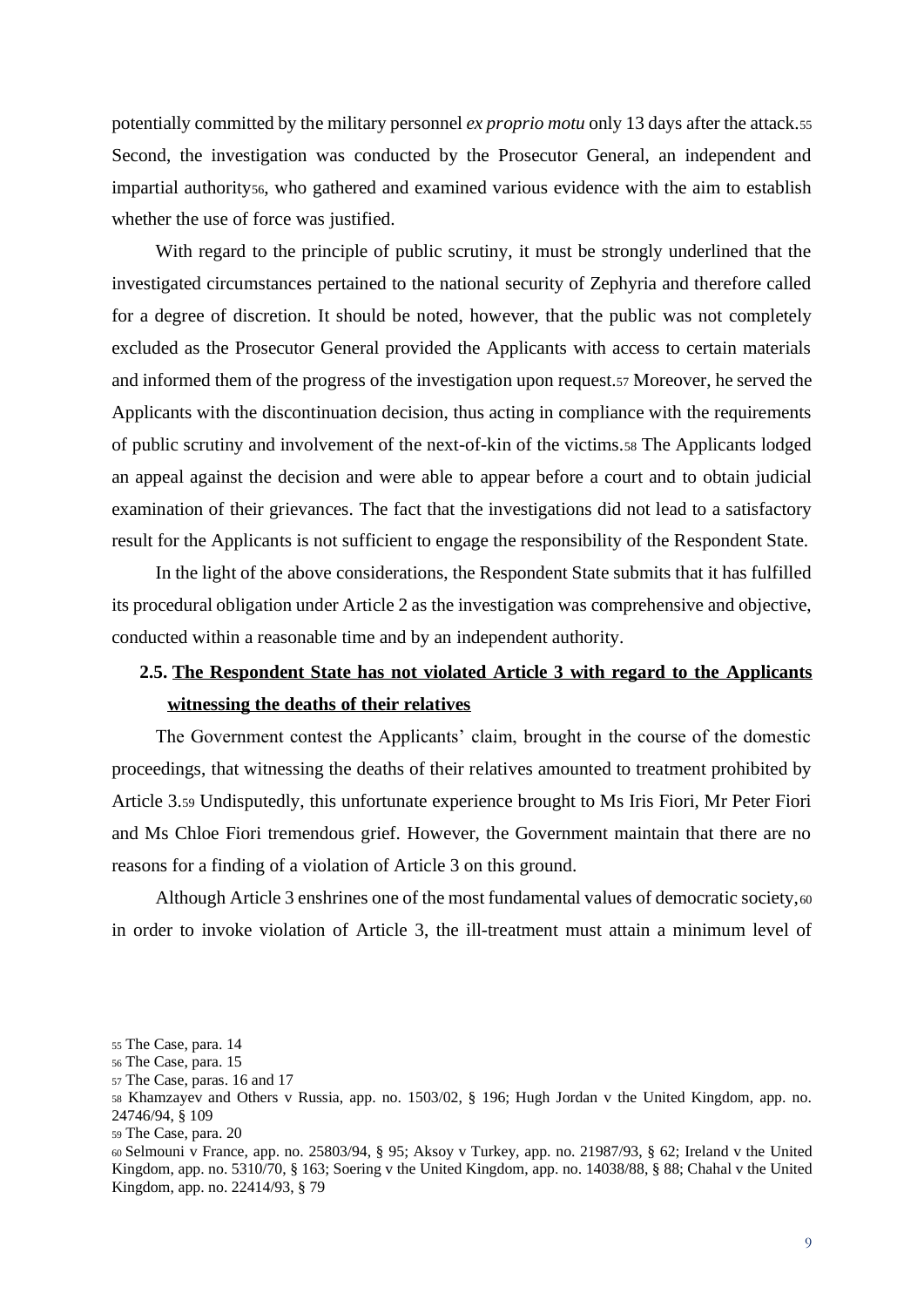severity<sub>61</sub>. It must cause "either actual bodily injury or intense physical or mental suffering".<sub>62</sub> These criteria depend on, *inter alia*, the nature and context of the treatment, the manner and method of its execution, its duration, its physical or mental effects and, in some cases, the sex, age and state of health of the victim.<sup>63</sup> In contrast, in the present case the suffering inflicted was not of greater severity than the one typically occurring in analogous situations  $64$  and, thus, no violation of the rights enshrined in Article 3 should be found.

Moreover, the application of Article 3 to family members of victims of serious violations of human rights is possible only if their suffering features special factors which justify it. For instance, in the case of *Musayev and Others v Russia,* a decisive factor was the fact that the applicant himself was subjected to acts of deliberate violence on behalf of the state agents, while eye witnessing the execution of his relatives and neighbours.<sup>65</sup> In the case of *Esmukhambetov and Others v Russia* the Court found a violation of Article 3 in respect of the first applicant for having witnessed the deaths of his loved ones, caused by an indiscriminate attack conducted by Russia. In any event, the essence of a violation of Article 3 in respect of a family member of a deceased or a disappeared person mostly concerns the authorities' reactions and attitude in the aftermath of the events.<sup>66</sup> Therefore, only some cases of profound suffering are of nature amounting to inhuman treatment prohibited by the Convention.

The mental suffering of the Applicants in the present case does not trigger the application of Article 3. First, unlike in the case of *Esmukhambetov and Others v Russia,* <sup>67</sup> the attack conducted by the Respondent State was lawful and in compliance with all the IHL standards. Second, the mental suffering caused to the Applicants did not result from an act of empty violence as in the case of *Musayev and Others v Russia*. As already outlined above the actions of the State had the sole purpose of gaining military advantage. Hence, none of the suffering of the Applicants was inflicted intentionally by the Respondent State. Moreover, in the aftermath of the attack, the authorities responded adequately and efficiently so as to mitigate the Applicants' suffering. They did not pose any obstacles to humanitarian personnel reaching the area<sup>68</sup> and conducted a thorough and efficient investigation which further proved for the

<sup>64</sup> Cangöz and Others v Turkey, app. no. 7469/06, § 168

<sup>61</sup> Ireland v the United Kingdom, app. no. 5310/70, § 162; Hasan İlhan v Turkey, app. no. 22494/93, § 106; Kudla v Poland, app. no. 30210/96, § 91; Raninen v Finland, app. no. 20972/92, § 55

<sup>62</sup> Kudla v Poland, app. no. 30210/96, § 92

<sup>63</sup> Ireland v the United Kingdom, app. no. 5310/70, § 162; Hasan İlhan v Turkey, app. no. 22494/93, § 106; Kudla

v Poland, app. no. 30210/96, § 91; Raninen v Finland, app. no. 20972/92, § 55

<sup>65</sup> Musayev and Others v Turkey, app. no. 57941/00, 58699/00, 60403/00, § 169

<sup>66</sup> Akkum and Others v Turkey, app. no. 21894/93, § 258

<sup>67</sup> Esmukhambetov and Others v Russia, app. no. 23445/03, § 148

<sup>68</sup> The Case, para. 9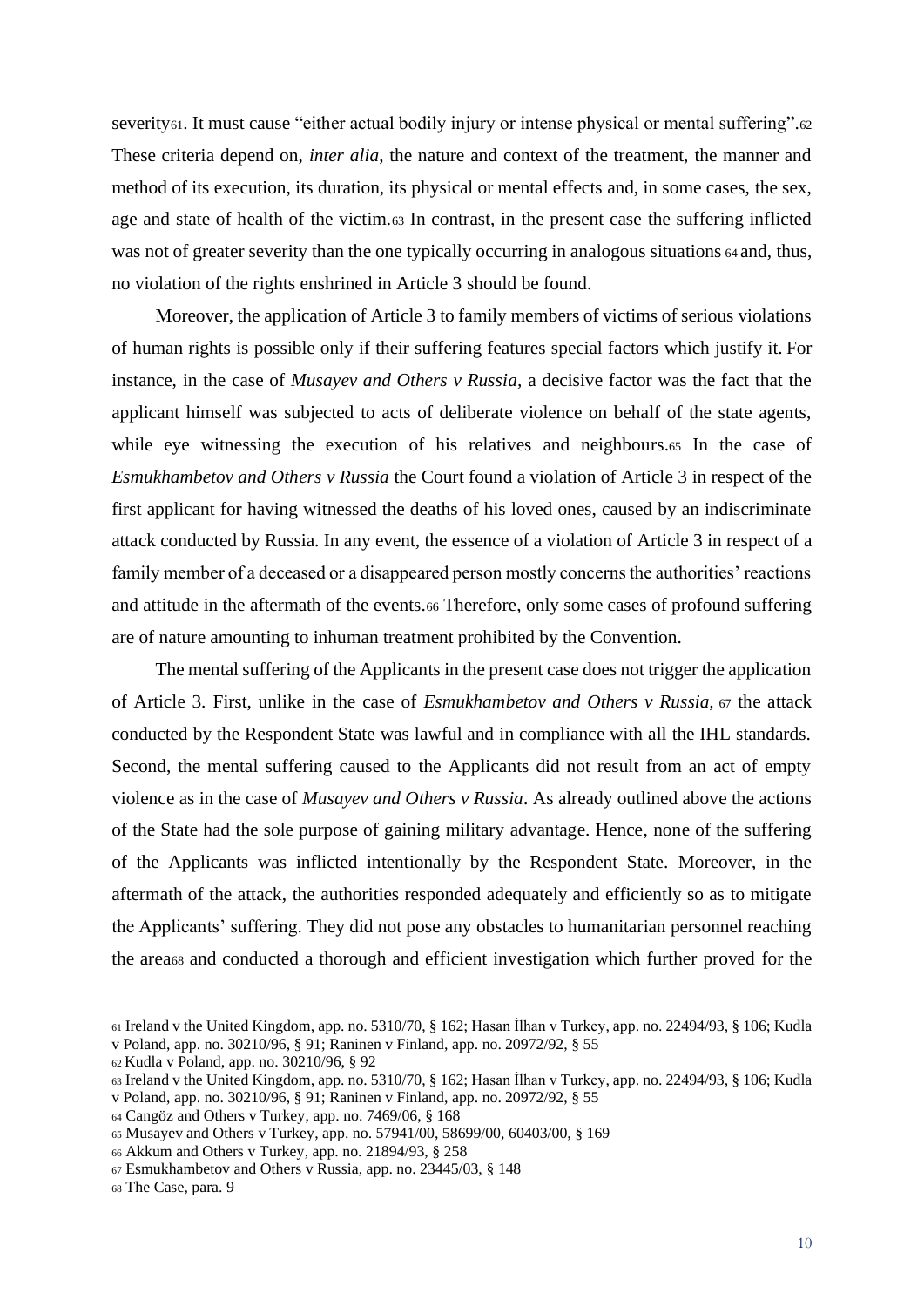military personnel to take adequate measures for diminishing the collateral damage of the attack69.

In the light of the abovementioned, the Government submit that the Applicants' suffering does not go beyond the emotional distress which inevitably stems from comparable situations. Therefore, there has been no violation of Article 3 of the Convention in respect of the Applicants for having witnessed the death of their family members.

# <span id="page-19-0"></span>**3. THE RESPONDENT STATE HAS NOT VIOLATED THE APPLICANTS' RIGHTS TO RESPECT FOR PRIVATE AND FAMILY LIFE AND HOME UNDER ARTICLE 8**

The Applicants submit that the military attack has infringed upon their rights as set in Article 8 of the Convention. Even though the Government acknowledge that the operation has affected the Applicants by causing them regretful personal losses and certain pecuniary damage, it is the Respondent's claim that in the present case Zephyria cannot be held responsible for acts and omissions under this provision.

## <span id="page-19-1"></span>**3.1. Preliminary remarks on the admissibility of the Applicants' claim under Article 8 of the Convention**

The Government raise an objection regarding the admissibility of the complaints under Article 8. Concerning the victim status of the Applicants, the State submits that only Ms Iris Fiori, Mr Peter Fiori and Ms Chloe Fiori are eligible to bring a claim before the Court for alleged infringement of Article 8 of the Convention. The Court admits applications on behalf of death persons only when they concern alleged violations of Articles 2, 3 and 5 of the Convention.<sup>70</sup> The rights embodied in Article 8 are non-transferable71, hence, there is no possibility to allege a violation *post mortem*.<sup>72</sup> Consequently, the living Applicants cannot claim a violation of Article 8 on behalf of their relatives and this part of the application is inadmissible.

# <span id="page-19-2"></span>**3.2. There has been no violation of Article 8 regarding the Applicants' right to private and family life**

Should the Court declare the complaints admissible, it is the Respondent State's submission that the interference by the State with the Applicants' right to private and family

<sup>69</sup> The Case, para. 15

<sup>70</sup> Khayrullina v Russia, app. no 29729/09, § 91-92

<sup>71</sup> Centre for legal resources on behalf of Valentin Câmpeanu v Romania, app. no. 47848/08, § 100

<sup>72</sup> Varnava and Others v Turkey, app. nos. 16064/90, 16065/90, 16066/90, 16068/90, 16069/90, 16070/90, 16071/90, 16072/90, 16073/90, § 111; Centre for Legal Resources on behalf of Valentin Câmpeanu v Romania, app. no. 47848/08, § 96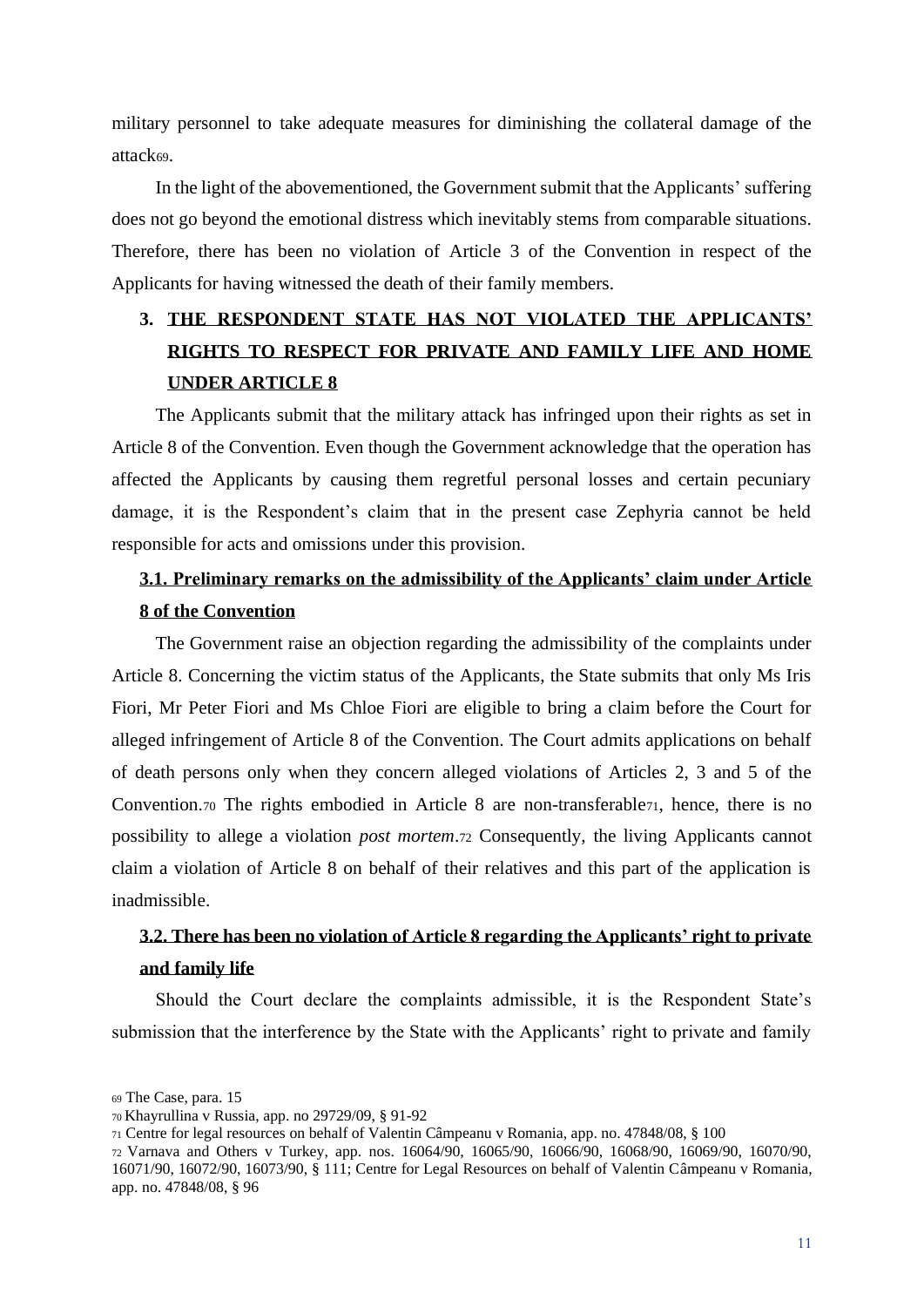life and home has been in accordance with Article 8 § 2 of the Convention. It has been conducted as prescribed by law73, pursued a legitimate aim<sup>74</sup> and was necessary in a democratic society<sub>75</sub>.

First, the interference was conducted in accordance with the law regulating the conduct of international armed conflict. As the Geneva Conventions and the Additional protocols thereto are an integral part of the Zephyrian legislation, the relevant rules were foreseeable, accessible and sufficiently precise so as to regulate to conduct of such hostilities efficiently. Moreover, the plan for the attack was initially approved by the relevant military channels as being in line with the corresponding guidelines.76

Second, the attack pursued the legitimate aim of protecting national security of the country. As recognized, any armed conflict often challenges and threatens a state's basic common national security interests – the survival of its government, territorial integrity, political sovereignty and the well-being of its population.<sup>77</sup> Accordingly, any measure that a state takes to deal with an armed conflict could be assumed to be dictated by the need to preserve its national security.<sup>78</sup> As evident form the facts of the present case, the launch of the attack was of crucial importance for the overall course of the conflict, since Zephyria had not gained any significant military advantage before79.

Finally, as to the necessity and proportionality of the impugned measure the Government maintain that there were no alternative means which would have interfered less severely with the Applicants' right under Article 8 while at the same time achieving the aim pursued. Even though the Respondent acknowledges the fact that the Applicants have suffered severe injuriesso, the Government contend that the operation did not constitute an arbitrary interference with their right as it corresponded to the pressing social need of the State to gain military advantage in the name of the safety of Zephyria's population.

In the light of the above considerations, the Respondent State maintains that its actions constituted a justifiable interference with the Applicants' right to respect for private and family life.

<sup>74</sup> S.A.S. v France, app. no. 43835/11, § 113

- <sup>78</sup> *Ibid.*
- <sup>79</sup> The Case, para. 7
- <sup>80</sup> The Case, paras. 9-13

<sup>73</sup> Silver and Others v The United Kingdom, app. no. 5947/72; 6205/73; 7052/75; 7061/75; 7107/75; 7113/75; [7136/75;](https://hudoc.echr.coe.int/eng#{%22appno%22:[%227136/75%22]}) § 85

<sup>75</sup> Handyside v. The United Kingdom, app. no. 5493/72, § 48;

<sup>76</sup> The Case, para. 6

<sup>77</sup> Teferra (2016), pp. 961-993; Sassolì (2009), p. 7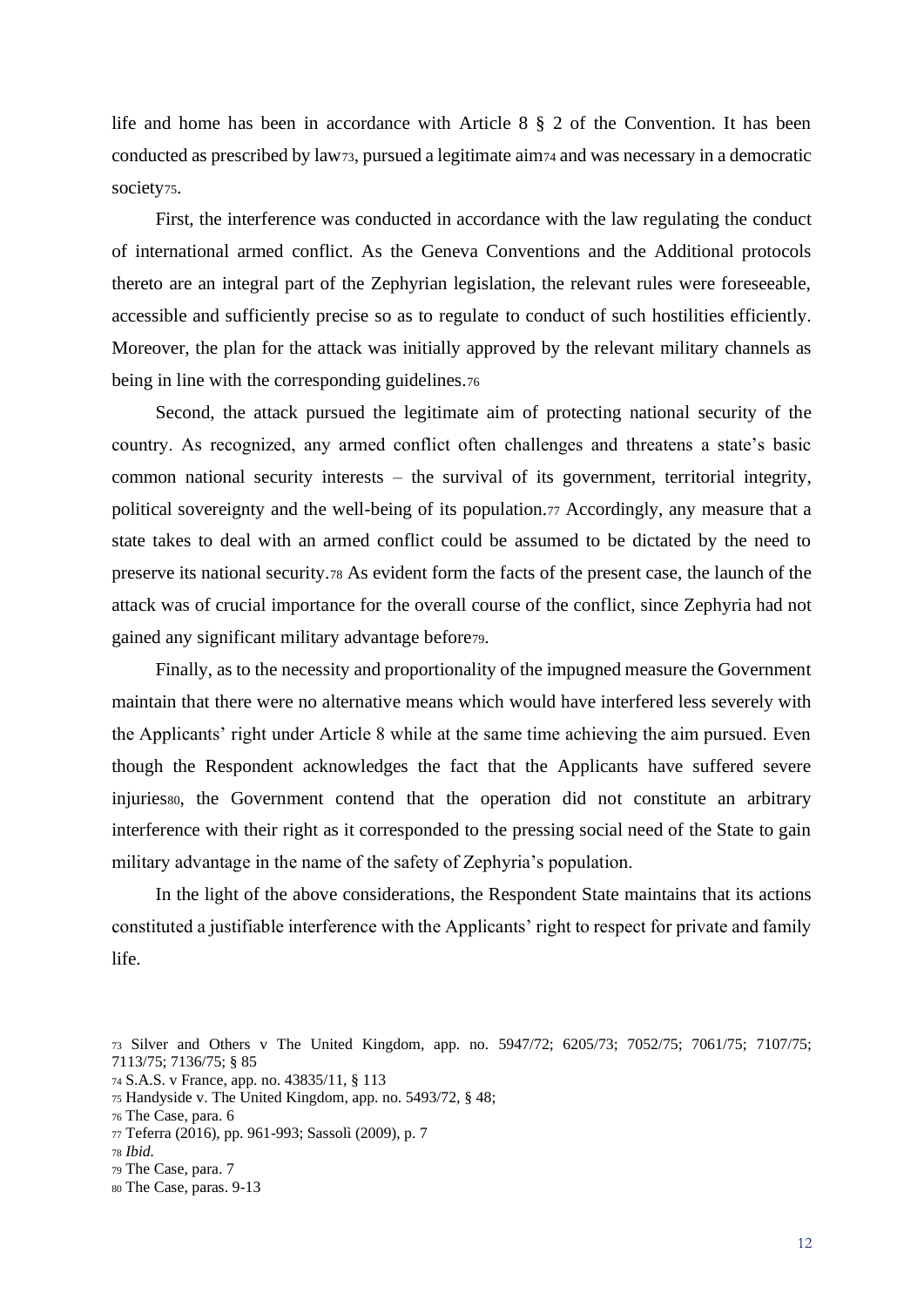#### <span id="page-21-0"></span>**3.3. There has been no violation of the Applicants' rights to respect for home**

With regard to the Applicants' complaints regarding the alleged violation of their right to respect for home, the State submits that the interference can be justified under Article 8 § 2 of the Convention.

The pecuniary damage that the Applicants have sustained, and which the Government acknowledge, has been the result of collateral damage suffered due to the destruction of a military objective. The requirements as to the lawfulness of the interference enshrined in Article 8 § 2 have been complied with as already established under the State's submission regarding the right to respect for private and family life.

Moreover, the Applicants had recourse to Zephyrian courts with regard to their complaint of the factual destruction of their homes and their claims were considered accordingly.<sup>81</sup> Since it was established by the national courts that the State's responsibility cannot be engaged for the alleged violations of the Applicants, the State of Zephyria was not obliged to provide them with compensation for their hardship. Nevertheless, the domestic courts granted the Applicants with partial monetary redress for the pecuniary damage suffered as a result of the destruction. Since there is not an established standard for calculation of the redress for pecuniary damages, the principles of fairness and equity are those which govern the compensation of the Applicants' losses.<sup>82</sup> In this regard, the Government maintain that the State of Zephyria has indemnified the material damage affecting the Applicants' property accordingly to the specific circumstances of the case and even in the absence of responsibility regarding the complaints. The sum of 5 000 EUR which was granted to the Applicants is a fair redress to compensate their losses.

Therefore, the interference with the Applicants' right to respect for home has been conducted in compliance with the Convention and the applicable standards of International law.

For the abovementioned reasons, the State of Zephyria invites the Court to find that there has been no violation of the Applicants' rights under Article 8 of the Convention.

# <span id="page-21-1"></span>**4. THE RESPONDENT STATE HAS NOT VIOLATED THE RIGHT TO A FAIR TRIAL ENSHRINED IN ARTICLE 6**

The State of Zephyria maintains that it has not violated the Applicants' right to a fair trial under Article 6 of the Convention since the civil proceedings were conducted in compliance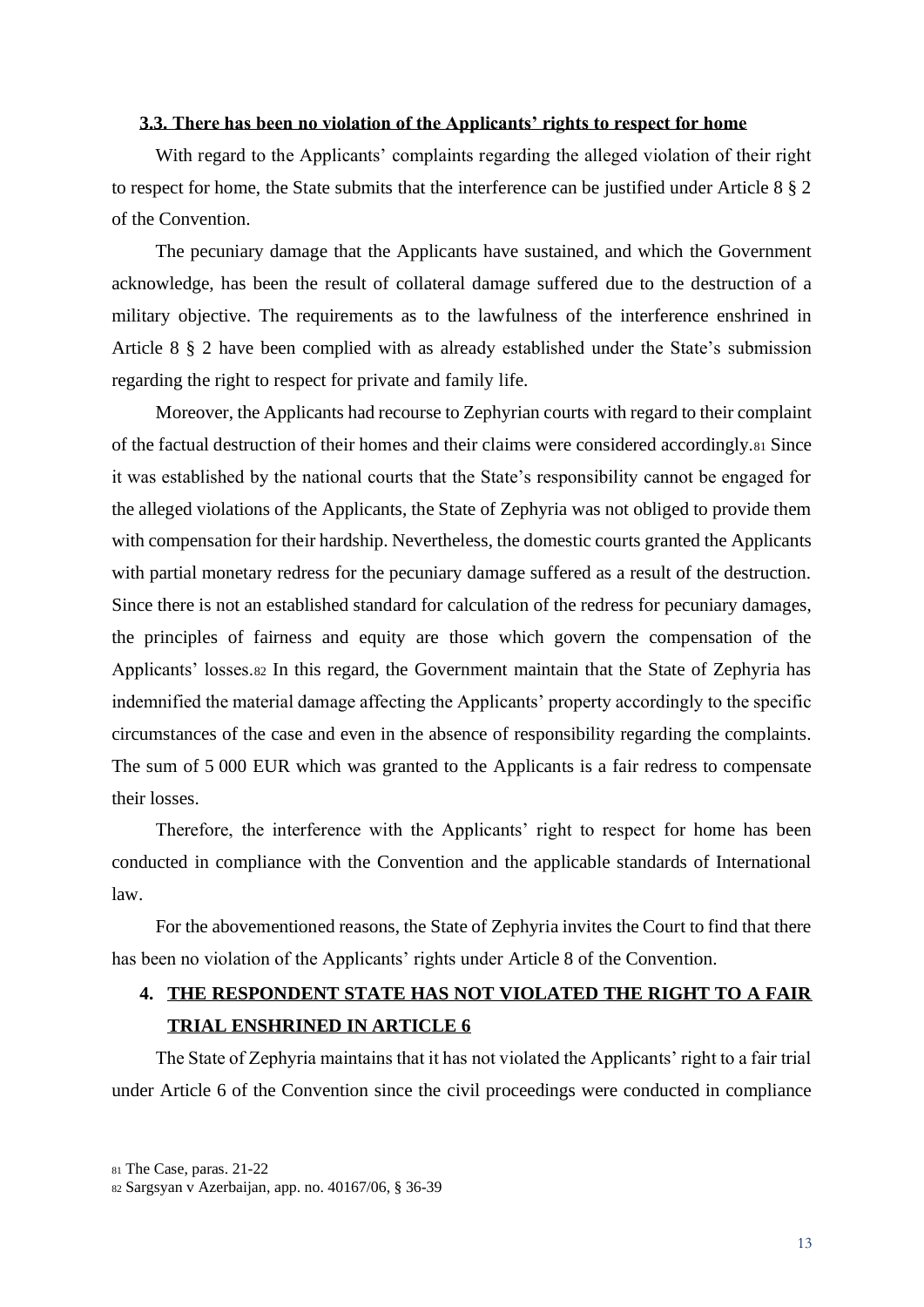<span id="page-22-0"></span>with all the requirements of Article 6  $\S$  1.

#### **4.1. Article 6 § 1 is applicable in the present case only under its civil limb**

The Respondent State does not contest the applicability of Article 6 under its civil limb in the case at hand. The dispute, which has basis in the domestic law of Zephyria, concerns the right to compensation for a violation of human rights which is of a civil nature.83 The result of the domestic proceedings is directly decisive for the Applicants' civil rights.<sup>84</sup> Therefore, the Respondent is bound by the safeguards enshrined in the civil limb of Article 6 § 1.

# <span id="page-22-1"></span>**4.2. The domestic proceedings have met all requirements as to the fairness of the civil proceedings**

The right to a fair trial within the meaning of the Convention holds a prominent place in any democratic society.<sup>85</sup> A set of institutional and procedural requirements serves as a guarantee for compliance with the standards of the Convention. States are responsible for the proper administration of justice by independent and impartial tribunals established by law, which abide by the principles of adversarial proceedings and equality of arms and provide individuals with a public and fair hearing within a reasonable time.

First, the right to a fair hearing is generally secured by ensuring the independence and impartiality of the domestic courts. A judicial institution should be independent from influence not only from outside the judiciary but also from within<sup>86</sup> and should act without any prejudice or bias.<sup>87</sup> In the present case the domestic courts fulfilled the requirements of Article 6 § 1 of the Convention and were sufficiently independent and impartial. They conducted an autonomous assessment of the facts, which was independent from the criminal investigation. Moreover, the Supreme Court has provided a "sufficient review" 88 of the first-instance court's decision as a further guarantee to the right to a fair trial. Therefore, there is no evidence capable of arousing objectively justified fears as to the independence and impartiality of the domestic courts.<sup>89</sup>

Second, the equality of arms principle has been complied with in the present case since the Applicants had the opportunity to present their case without being placed at a substantial

<sup>83</sup> The Case, para. 26; Užukauskas v Lithuania, app. no. 16965/04, § 32

<sup>84</sup> Regner v the Czech Republic, app. no. 35289/11, § 99

<sup>85</sup> Airey v Ireland, app. no. 6289/73, § 24; Stanev v Bulgaria, app. no. 36760/06, § 231

<sup>86</sup> Agrokompleks v Ukraine, app. no. 23465/03, § 137

<sup>87</sup> Nicholas v Cyprus, app. no. 63246/10, § 49; Ramos Nunes de Carvalho e Sá v Portugal, app. nos. 55391/13, 57728/13, 74041/13, § 145

<sup>88</sup> *Mutatis mutandis* Denisov v Ukraine, app. no. 76639/11, § 67 and § 72

<sup>89</sup> *Mutatis mutandis* Ramos Nunes de Carvalho e Sá v Portuga, app. nos. 55391/13, 57728/13, 74041/13, §156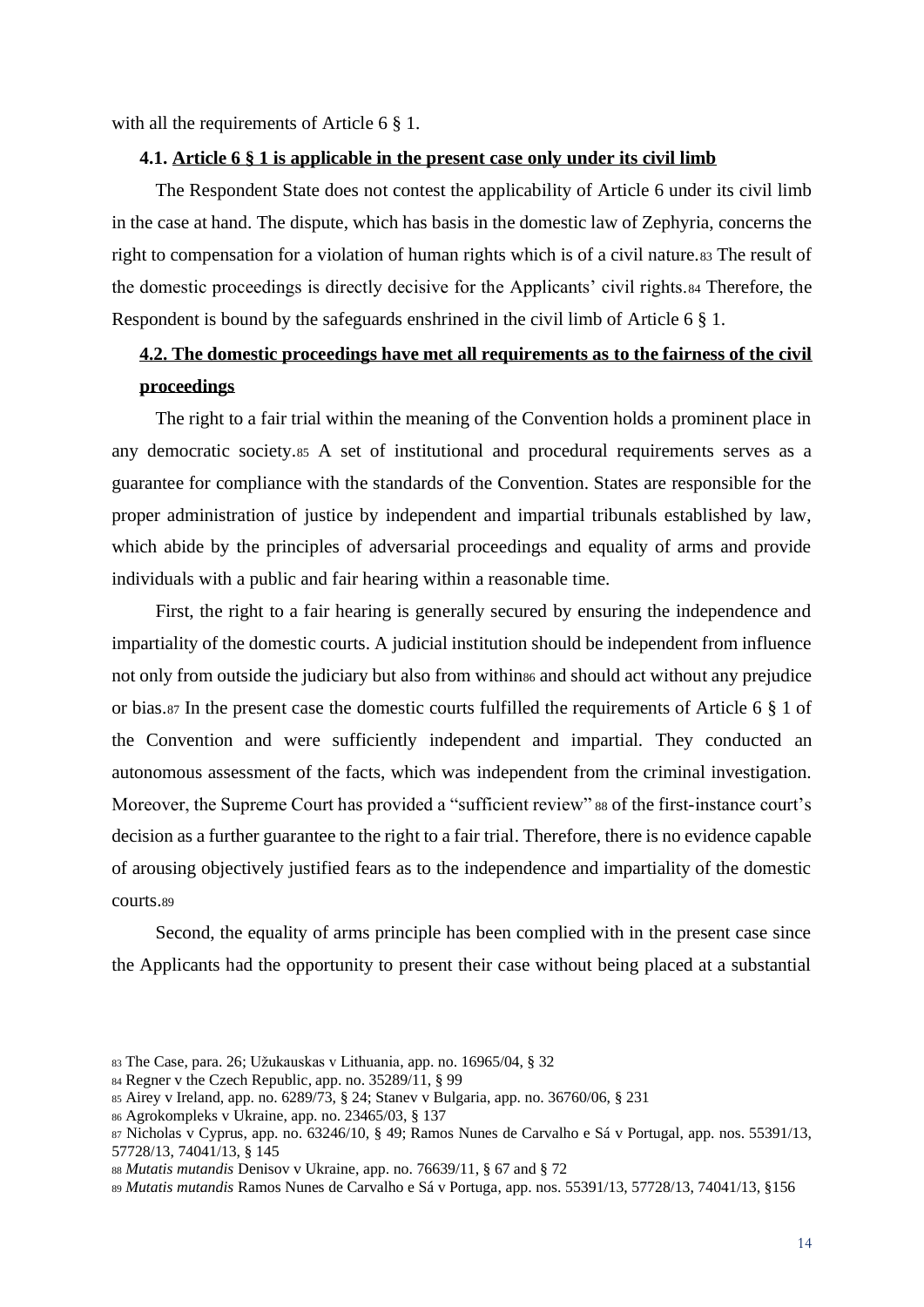disadvantage *vis-à-vis* the other party.<sup>90</sup> Despite the Applicants' poor health condition, they were able to present their arguments in written form and they were represented by a lawyer during the proceedings, which fulfils the requirements of the Convention for a public hearing.<sup>91</sup> They had also have access to all the evidence adduced to the domestic courts and were able to get acquainted with it and comment on it92, as required by the principles of adversarial proceedings93.

Third, the reasoning of the delivered judgements shows that the domestic courts examined the Applicants' claims with due rigour and care. As the Court has pointed out in its case law, the national authorities are obliged to justify their activities by giving reasons for their decisions.<sup>94</sup> Their function is not only to guarantee that the parties have been heard, but also to provide the Applicants with an effective use of the right of appeal and ensures public scrutiny of the administration of justice.<sup>95</sup> However, the extent of justification in courts' reasoning may vary according to the nature of the case.<sup>96</sup> The present case demands the Applicants' claims to be evaluated in the light of IHL due to the armed conflict situation, notwithstanding the fact that the Applicants have sustained utterly serious damages as a result. In the light of the specific circumstances of the present case, the lawfulness of the attack could not have been disregarded as the primary issue underlying the Applicants' complaints. Only then the courts could establish responsibility for the alleged wrong-doings and respectively the alleged violations of the Applicants' rights. Since the status of the military attack was at the core of the court's assessment, its reasoning regarding the lawfulness of the action was sufficient for the purposes of Article 6 § 1. In principle, the obligation for a reasoned judgment does not require a detailed answer to every argument.<sup>97</sup> Nevertheless, the Supreme Court of Zephyria gave an extended reasoning clearly addressing that there is no ground for finding a violation of the human rights of the Applicants and their relatives.<sup>98</sup> Therefore, the State acted with due rigour and care in deciding upon the Applicants' claims.99

With regard to the abovementioned, the Respondent State submits that it has observed its

<sup>90</sup> Dombo Beheer B.V. v the Netherlands, app. no. 14448/88, § 33

<sup>91</sup> Malhous v the Czech Republic, app. no. 33071/96, §55

<sup>92</sup> The Case, para. 21

<sup>93</sup> Ruiz-Mateos v Spain, app. no. 12952/87, § 63

<sup>94</sup> Suominen v Finland, app. no. 37801/97, § 36

<sup>95</sup> Hirvisaari v Finland, app. no. [49684/99,](https://hudoc.echr.coe.int/eng#{%22appno%22:[%2249684/99%22]}) § 30; Suominen v Finland, app. no. 37801/97, § 37

<sup>96</sup> Hiro Balani v Spain, app. no. 18064/91, § 27; Hirvisaari v Finland, app. no. [49684/99,](https://hudoc.echr.coe.int/eng#{%22appno%22:[%2249684/99%22]}) § 30

<sup>97</sup> Hirvisaari v Finland, app. no. [49684/99,](https://hudoc.echr.coe.int/eng#{%22appno%22:[%2249684/99%22]}) § 30; Van de Hurk v the Netherlands, app. no. 16034/90, § 61; García Ruiz v Spain, app. no. 30544/96, § 26

<sup>98</sup> The Case, para. 22

<sup>99</sup> The Case, paras. 21, 22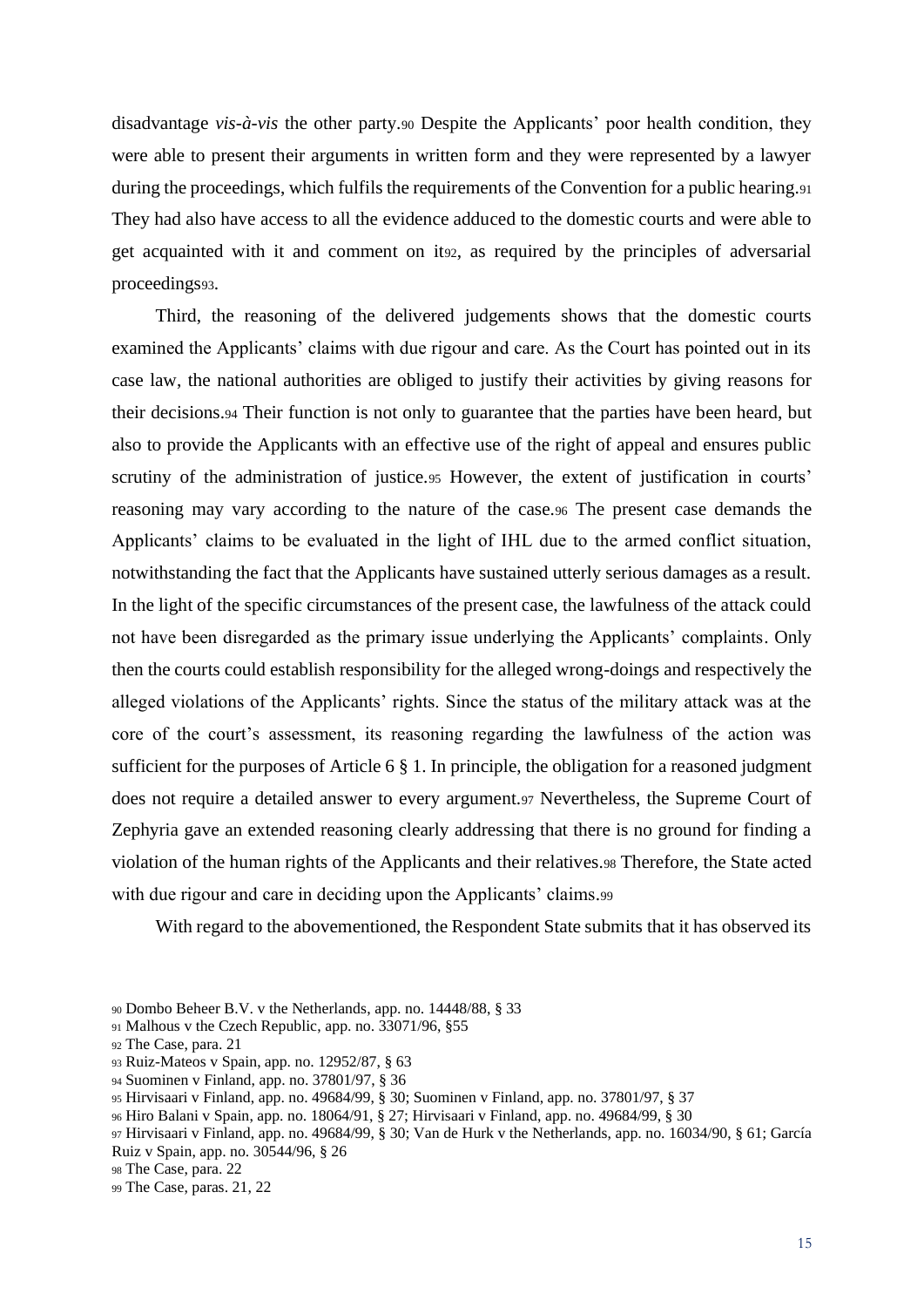procedural obligations and secured the interests of the parties and those of the proper administration of justice, thus complying with Article 6 of the Convention.

#### <span id="page-24-0"></span>**4.3. The proceedings have been conducted within reasonable time**

The Government maintain that the compensation proceedings were conducted without any unreasonable delay. In order to determine whether the length of the proceedings was reasonable the Court takes into account the overall circumstances of the case, for instance – its complexity, the behaviour of the applicant and the authorities' conduct.<sup>100</sup> The present case is particularly complex due to its military nature and the lack of domestic precedents101. It requires gathering various evidence on the planning and conduct of the military attack and its careful scrutiny.<sup>102</sup> The final decision in the case at hand was delivered only 2 years and 9 months after the commencement of two-stage proceedings.<sup>103</sup> In contrast, in another case of such a complex character – the case of *Nicolae Virgiliu Tănase v Romania*, the Court was satisfied by the fact that the domestic authorities were active in gathering evidence and, therefore, justified the duration of nearly 8 years for compensation proceedings for damages.<sup>104</sup> In the light of the complexity of the present case and of authorities' constant efforts to clarify all the circumstances concerning it, the Respondent State submits that the case was treated with the necessary expedition required by Article 6 § 1.

For the reasons that the national courts fulfilled all of the procedural requirements imposed by Article 6 § 1 during the compensation proceedings and examined the Applicants' case with exceptional diligence and promptness, the Respondent State submits that there has been no violation of Article 6 § 1 of the Convention.

### <span id="page-24-1"></span>**5. THE RESPONDENT STATE HAD NOT VIOLATED ARTICLE 13 IN CONJUNCTION WITH ARTICLES 2 AND 3**

# <span id="page-24-2"></span>**5.1. The complaint under Article 13 in conjunction with Articles 2 and 3 of the Convention is inadmissible**

The Respondent State contends that the submission of the Applicants under Article 13 in relation to Articles 2 and 3 shall be declared inadmissible as manifestly ill-founded. The Court's approach to manifestly ill-founded complaints consists in examining the merits of the complaint, finding that there is no appearance of a violation and declaring the application

<sup>100</sup> Obermeier v Austria, app. no. 11761/85, § 72; X v France, app. no. 18020/91, § 32

<sup>101</sup> *Mutatis mutandis* Satakunnan Markkinapörssi Oy and Satamedia Oy v Finland, app. no. 931/13, § 212

<sup>102</sup> The Case, para. 21; *Mutatis mutandis* Humen v Poland, app. no. 26614/95, § 63

<sup>103</sup> The Case, paras. 20-22

<sup>104</sup> Nicolae Virgiliu Tănase v Romania, app. no. 41720/13, §§ 208-214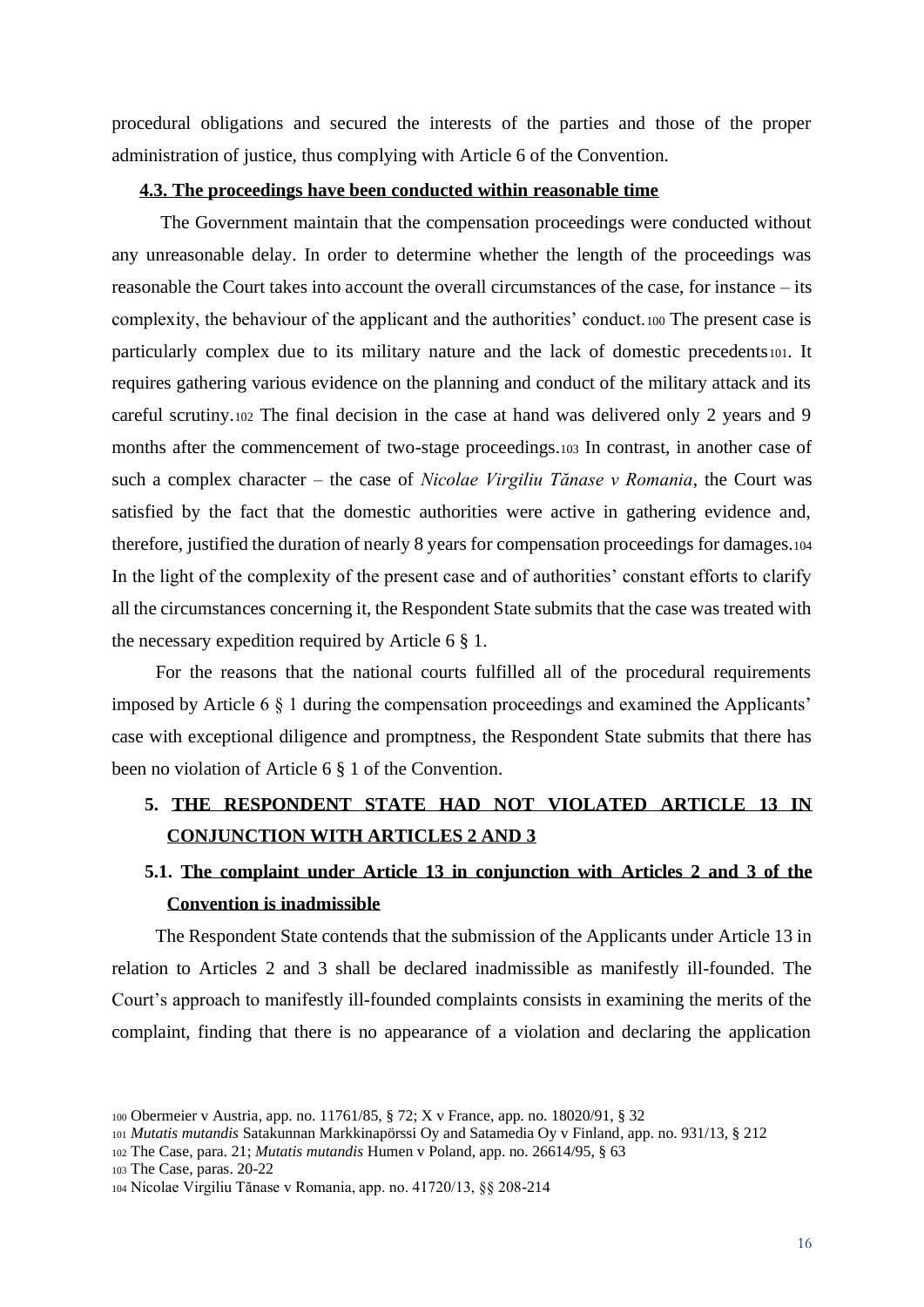inadmissible.<sup>105</sup> As the Court stated in *Silver v the United Kingdom*<sup>106</sup> Article 13 is applicable only where there is an "arguable claim" for a violation of any other of the rights guaranteed in the Convention.<sup>107</sup> No definition of what constitutes an arguable claim is established. Rather the Court would examine each case individually.<sup>108</sup>

The Government submit that in the present case the Applicants do not have an arguable claim under Article 13 in conjunction with Articles 2 and 3. Their complaints related to the alleged violations of Articles 2 and 3 were diligently and thoroughly examined by competent national authorities and the proceedings were conducted in accordance with the domestic legislation. Therefore, the Applicants' complaint related to Article 13 in conjunction with Articles 2 and 3 does not disclose any appearance of a violation of the rights protected by the Convention. Lastly, the Respondent State maintains that the principles of subsidiarity, established in the Court's abundant practice109, should be complied with in the present case. The domestic authorities are in a better position to adequately enforce the rights recognized in the Convention. For these reasons, the Government invite the Court to declare the Applicants' complaints inadmissible in this part as manifestly ill-founded.

#### <span id="page-25-0"></span>**5.2. The remedies provided to the Applicants were effective**

In the alternative, if the Court decides to declare the complaints of the Applicants under Article 13 in conjunction with Articles 2 and 3 admissible, the Respondent State submits that the remedies available to the Applicants were effective in practice as well as in law. To satisfy the criteria established in the case law of the Court, the remedy must be enforceable, it must be able to grant appropriate redress and, lastly, it must be granted by an independent and impartial state body.<sup>110</sup> There is no requirement that the available remedies lead to a favourable result for the applicant.<sup>111</sup> In practice a remedy would be rendered ineffective if it is not of such nature as to provide for timely prevention or to grant adequate redress.<sup>112</sup> In the present case the national legislation envisaged both criminal and civil remedies as regards to the Applicants complaints under Articles 2 and 3.

<sup>105</sup> Korban v Ukraine, app. no. 26744/12, §§ 102-112

<sup>106</sup> Silver v the United Kingdom, app. nos. 5947/72; 6205/73; 7052/75; 7061/75; 7107/75; 7113/75; [7136/75,](https://hudoc.echr.coe.int/eng#{%22appno%22:[%227136/75%22]}) § 113

<sup>107</sup> Boyle and Rice v the United Kingdom, app. nos. 9659/82; [9658/82,](https://hudoc.echr.coe.int/eng#{%22appno%22:[%229658/82%22]}) § 55; MA v Cyprus, app. no. 41872/10, § 117

<sup>108</sup> Tanrikulu v Turkey, app. no. 23763/94, § 117

<sup>109</sup> Hadzhieva v Bulgaria, app. no. 45285/12, § 16

<sup>110</sup> Khatsiyeva and Others v Russia, app. nos. 5108/02, §§ 111-113; Silver and Others v the United Kingdom, app. nos. 5947/72, 6205/73, 7052/75, 7061/75, 7107/75, 7113/75, 7136/75, §§ 111-113

<sup>111</sup> Salah Sheekh v the Netherlands, app. no. 1948/04, § 154

<sup>112</sup> Kudla v Poland, app. no. 30210/96, §§ 158-159; Petkov and Others v Bulgaria, app. nos. 77568/01, 178/02, 505/02, § 74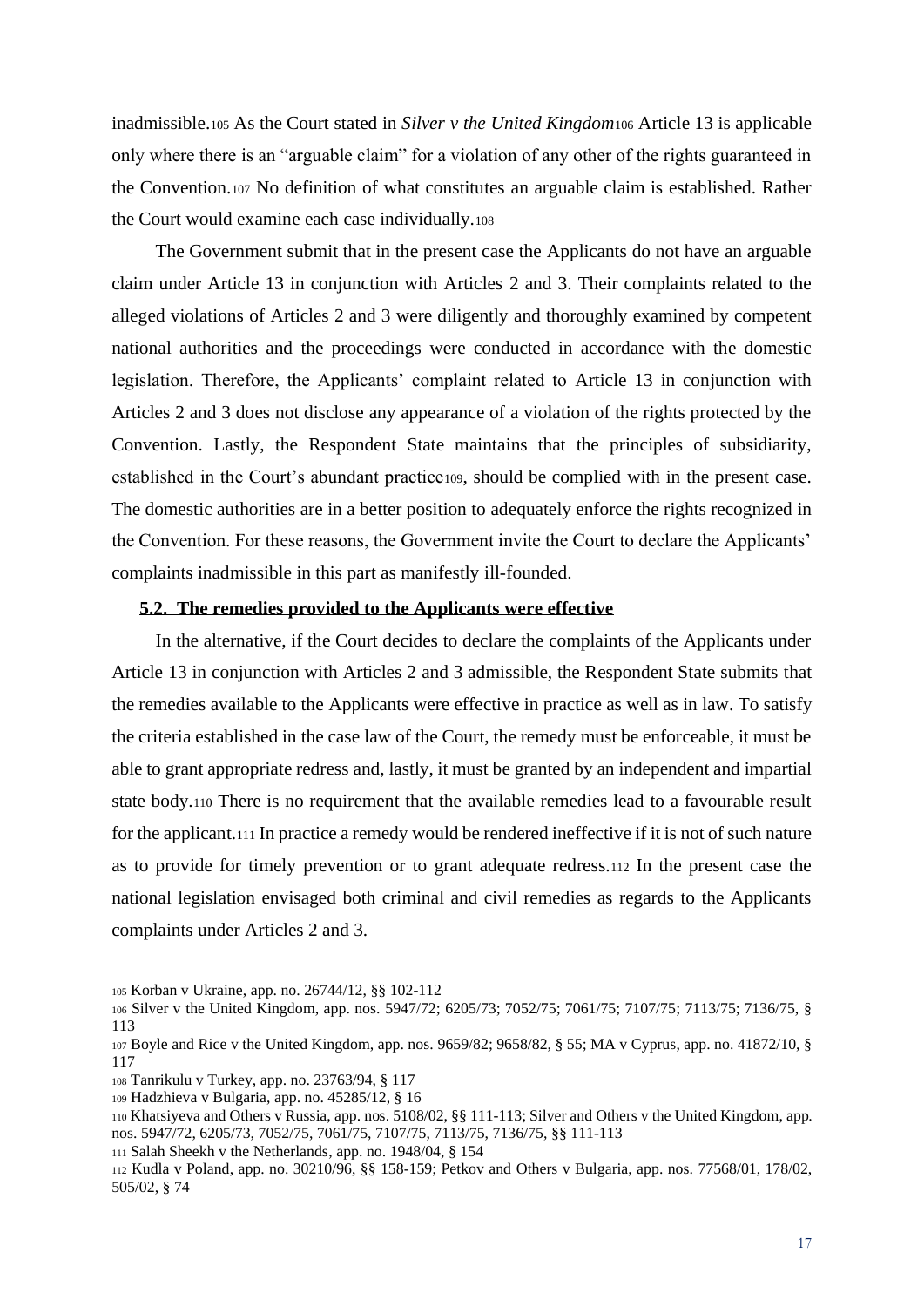On the one hand, the criminal investigation of the conduct of State officials during the military operation was closely related to the Applicants' submissions. It was initiated *ex officio* and with compliance with the broad standards of Article 13113. The investigation was instituted shortly after the attack by the competent military body<sup>114</sup> and was further carried out by authority of the highest rank, namely the Prosecutor General who took into consideration all appropriate evidence. Despite the specific situation of an ongoing international armed conflict, the respective authorities acted with promptness and provided transparency to the Applicants to the extent to which national security allowed for.<sup>115</sup> It was only after the Applicants had received access to some of the case files of the investigation, that they lodged their civil complaint with the Gedru Regional Court. Moreover, an additional safeguard for the effectiveness of the investigation was applied in respect of the Applicants as they had the opportunity to appeal before two judicial instances the decision for the discontinuation of the investigation. The Government reiterates that the obligation of the State is of means and not of result.<sup>116</sup> The fact that the outcome of the proceedings was not satisfactory for the Applicants, does not render the remedy ineffective. Therefore, the acts of the State authorities during the investigation did not in any way hinder the Applicants to avail themselves of the available effective remedies.

Further, the domestic courts during the civil proceedings examined carefully the Applicants' complaints in substance as required by the Convention.<sup>117</sup> The Gedru Regional Court conducted an independent and thorough investigation based on the Applicants' claims<sup>118</sup> as provided by the Act on State Responsibility119. As part of the judiciary system of Zephyria the courts satisfied the requirement for being sufficiently independent.<sup>120</sup> The right to an adequate redress for the harm suffered was also envisaged in the domestic legislation in case a violation of the Applicants' rights was established.<sup>121</sup> Moreover, the Applicants had the opportunity to appeal the first-instance court's decision before the Supreme Court, which serves as a further guarantee that their complaints were addressed. The latter upheld the lower

 Husayn (Abu Zabuydah) v Poland, app. no. 7511/13, § 542; El-Masri v The Former Yugoslav Republic of Macedonia, app. no. 39630/09, § 255 The Case, para. 14 The Case, para. 16 Avșar v Turkey, app. no. 25657/94, § 394 Tanrikulu v Turkey, app. no. 23763/94, § 117 The Case, para. 21

<sup>119</sup> The Case, para. 27

<sup>120</sup> Silver v the United Kingdom, app. nos. 5947/72; 6205/73; 7052/75; 7061/75; 7107/75; 7113/75; [7136/75,](https://hudoc.echr.coe.int/eng#{%22appno%22:[%227136/75%22]}) § 116 <sup>121</sup> The Case, para. 27